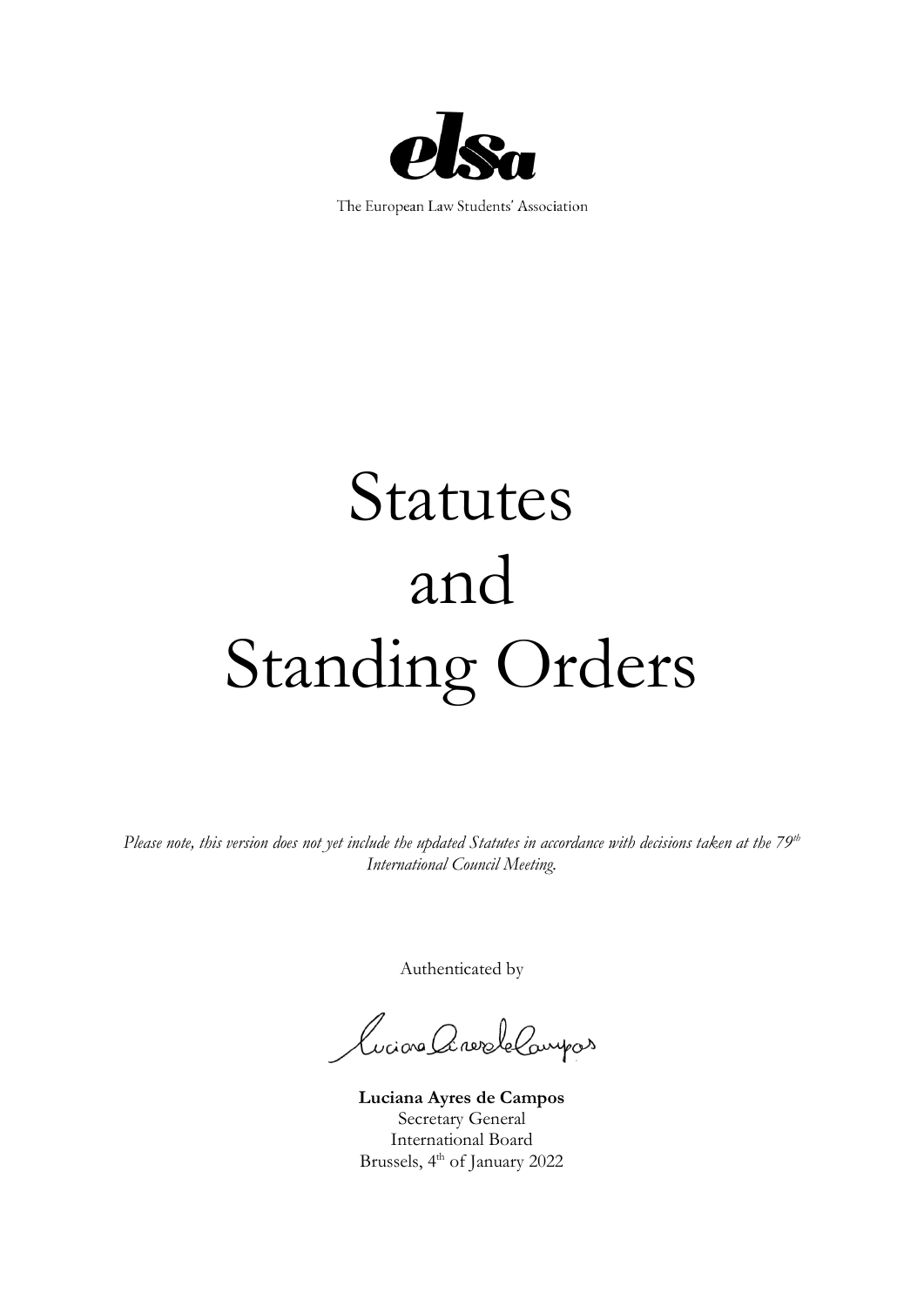# Preamble

*WHEREAS The European Law Students' Association (ELSA) is an independent and non-political international organisation of law students and young lawyers which was founded on 4th May 1981 in Vienna, Austria;*

*WHEREAS the Members of the European Law Students' Association are now through representatives assembled in International Council, online, June 2020;* 

*RECALLING that the aims of ELSA are to develop professional and student relations of an international character in the field of Law, to prepare its members for professional life in an international environment, to contribute*  to the exchange of scholarly experience and to stimulate mutual understanding and friendship on the principle of *equality of all its members;* 

*CONSCIOUS that continually expanding international relations in the fields of trade and industry, legislation and state administration make growing demands on all professionals, especially lawyers;* 

*REALISING that the European legal professions not only have to recognise the importance of growing international co-operation, but also have to prepare themselves for the demands created by this development;* 

*CONVINCED that in order to satisfy all these demands and to broaden and improve the international side of education, practice and exchange, the existence of an international organisation of law students and young lawyers is recommended;* 

*EXPRESSING that within this competence, the supreme aims of ELSA are to encourage and facilitate direct contacts and co-operation, individually and collectively, whether privately or officially, between persons from different states involved in the field of Law and to promote the usefulness of foreign legal experience by expanding the knowledge and understanding of the different concepts and solutions to legal questions developed in the member states;* 

*RE-AFFIRMING moreover that ELSA hopes to encourage initial understanding and peaceful co-operation between member states in the spirit of the Final Act of the CSCE conference concluded in Helsinki;* 

*NOW THEREFORE the Members of ELSA adopt the following Statutes and Standing Orders in order to execute and regulate the above principles and aims.*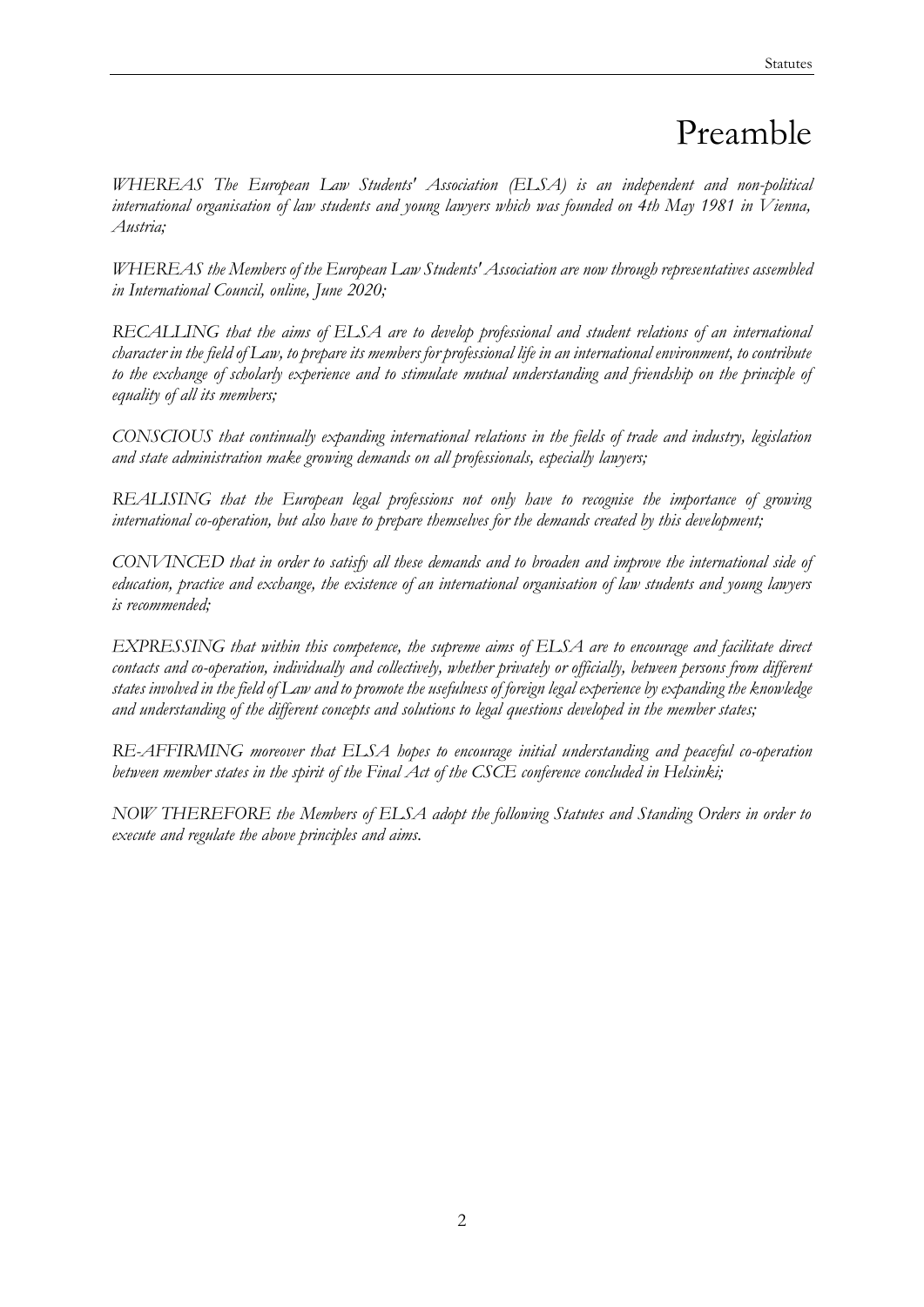# Scope of Association

#### **Article 1 – Name**

The official name of the association is "ELSA", which stands for "The European Law Students' Association".

#### **Article 2 – Official Seat**

ELSA has its domicile in Amsterdam, the Netherlands, and has its office at 239 Boulevard Général Jacques, 1050 Brussels, Belgium.

#### **Article 3 – Nature and Aims**

3.1 ELSA is a non-political, independent, not-for-profit association the aims of which are to promote, establish and develop mutual understanding, co-operation and personal contacts among law students and young lawyers from different States and legal systems, thereby equipping them for professional life in an international environment.

3.2 With respect to the realisation of the mentioned aims, ELSA shall be guided by the following philosophy statement.

#### **Vision**

A just world in which there is respect for human dignity and cultural diversity.

#### **Purpose**

To contribute to legal education, to foster mutual understanding and to promote social responsibility of law students and young lawyers.

#### **Means**

- To provide opportunities for law students and young lawyers to learn about other cultures and legal systems in a spirit of critical dialogue and scientific co-operation;
- To assist law students and young lawyers to be internationally minded and professionally skilled;
- To encourage law students and young lawyers to act for the good of society.

3.3 In order to reach its aims as set out in the Preamble and above, ELSA shall have a set of main fields of activity, which are further defined in the Standing Orders of ELSA.

#### **Article 4 – Structure**

4.1 In order to achieve its aims and activities, ELSA is organised on three levels: local, national and international.

4.2 At the local level, ELSA is organised in local groups, established and functioning in conformity with the legal order permitted by national laws, and subscribing themselves to the aims and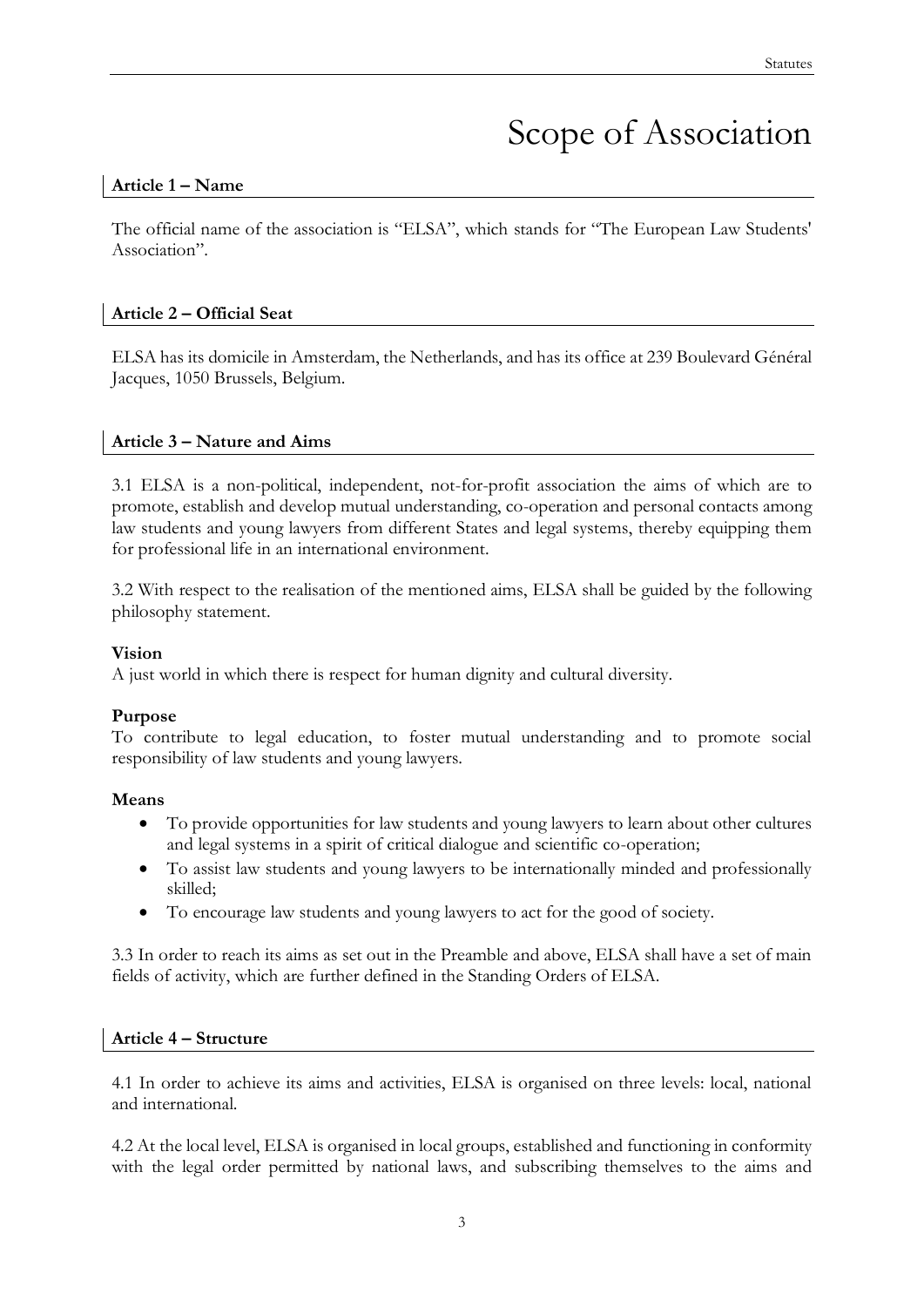activities of ELSA. Local Groups are bound to respect any decisions taken in accordance with these Statutes and the Standing Orders of ELSA.

4.3 At the national level, ELSA is organised in national groups being the organisations, which confederate local groups present in each respective State. They represent ELSA nationally and their local groups in the international network. The National Groups are the members of ELSA in the context of these Statutes.

4.4 At the international level, the association is represented by the International Board.

4.5 ELSA, the National Groups of ELSA and the Local Groups of ELSA comprise the ELSA Network.

# Members and Observers

#### **Article 5 – Definitions**

#### 5.1 European State

For the purposes of ELSA, a European State shall be defined by its geographical location. Since the eastern border of Europe is unclear, the divisions between Asia and Europe occur at the Ural Mountains, the Ural River and the Caspian Sea in the east, the Caucasus Mountains and the Black Sea with its outlets, the Bosporus and the Dardanelles in the south. Armenia, Azerbaijan, Georgia, Kazakhstan, Russia and Turkey are considered part of both Europe and Asia.

#### 5.2 Observership

A national organisation from any European State, with members being either local groups present at law faculties or law students and young lawyers, which supports the aims and activities of ELSA, may become an Observer National Group of ELSA (hereinafter Observer) if its application for observership is approved by the International Council with a two-thirds majority of the votes cast.

#### 5.3 Membership

A national organisation from any European State, with members being either local groups present at law faculties or law students and young lawyers, which supports the aims and activities of ELSA and is already an Observer of ELSA, may become a Member National Group of ELSA (hereinafter Member) if its application for membership is approved by the International Council with a twothirds majority of the votes cast.

#### 5.4 Direct Membership

An active Local Group of ELSA or a group of active Local Groups of ELSA, whose geographical location is no longer considered part of a State that was previously considered as such but is still situated in a European State, may become a Member National Group of ELSA (hereinafter Member) if its application for direct membership is approved by the International Council with a two-thirds majority of the votes cast.

#### 5.5 Application Requirements

Apart from the aforementioned required majority, a set of other practical requirements defined in the Standing Orders of ELSA must be met, in order for an application for Observership, membership or direct membership to be approved by the International Council.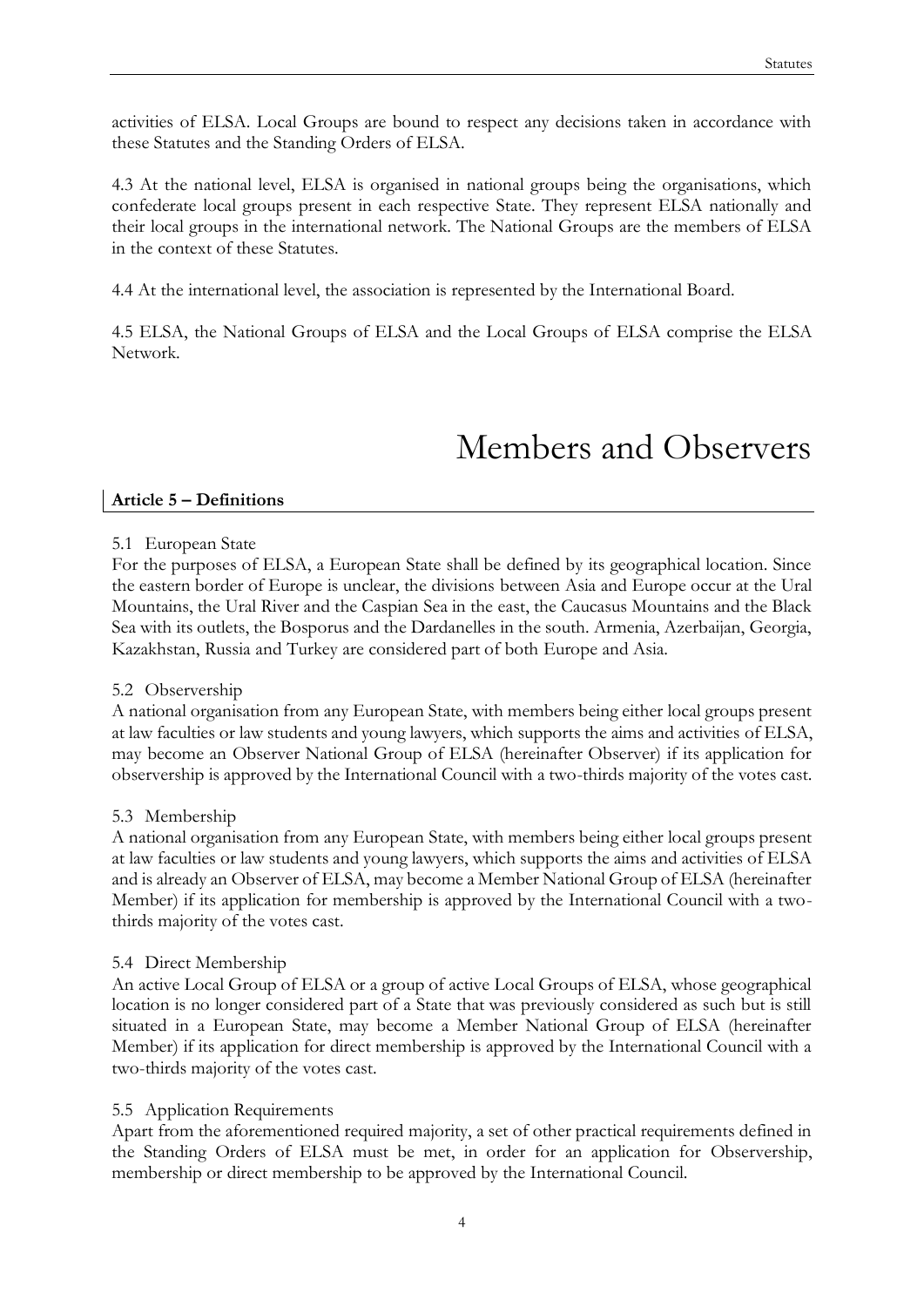#### 5.6 Demotion

If a related proposal is submitted to the International Council by the International Board or a Member, the membership of another Member can be demoted to Observership with a two-thirds majority of the votes cast by the International Council if that Member has not duly fulfilled its financial obligations towards ELSA and has not signed a payment agreement with ELSA on that matter for two consecutive regular International Council Meetings.

#### 5.7 Termination

Observership or membership immediately ends:

- a. if an Observer does not attain membership for four consecutive regular International Council Meetings following the one where the Observer can apply for membership; or
- b. if an Observer or a Member sends a written notification, signed by all elected members of its board, to the International Board stating its intention to terminate its Observership or membership with a decision taken in accordance with its statutes and the domestic law of the State where the Observer or Member is based; or
- c. if an Observer or a Member sends written notification to the International Board stating its dissolution as decided by its council in accordance with its statutes and the domestic law of the State where the Observer or Member is based; or
- d. if an Observer or a Member sends written notification to the International Board stating its dissolution as decided by a supreme domestic decision-making instance whereby the dissolution takes effect according to the domestic law of the State where the Observer or Member is based;
- e. from the moment the International Board is informed that an Observer or a Member lost its legal personality; or
- f. if an Observer or Member is expelled from ELSA by the International Council.

#### 5.8 Expulsion

If a related proposal is submitted to the International Council by the International Board or a Member, an Observer or another Member can be expelled from ELSA with a two-thirds majority of the votes cast by the International Council if that Observer or Member has either:

- a. violated the Statutes or the Standing Orders of ELSA, the decisions made by the International Council, or the interests of ELSA; or
- b. not duly fulfilled its financial obligations towards ELSA and has not signed a payment agreement with ELSA on that matter for four consecutive regular International Council Meetings; or
- c. caused considerable harm to ELSA, to any of the ELSA Groups or to anyone within their responsibility; or
- d. ceased to support the aims and activities of ELSA or to satisfy in any other way the requirements set for being an Observer or a Member; or
- e. not taken or ceased to take appropriate measures in case anyone within the Observer or Member's responsibility violates clauses a, b and d above.

#### 5.9 Right to Explain

In order for a demotion or expulsion to be valid, the Observer or Member in question must be given an adequate opportunity to explain its acts and to reply to any allegations made against it. The International Board must prove to the International Council that the respective letter of invitation to the International Council Meeting was sent to the Observer or Member, thereby giving it an adequate opportunity.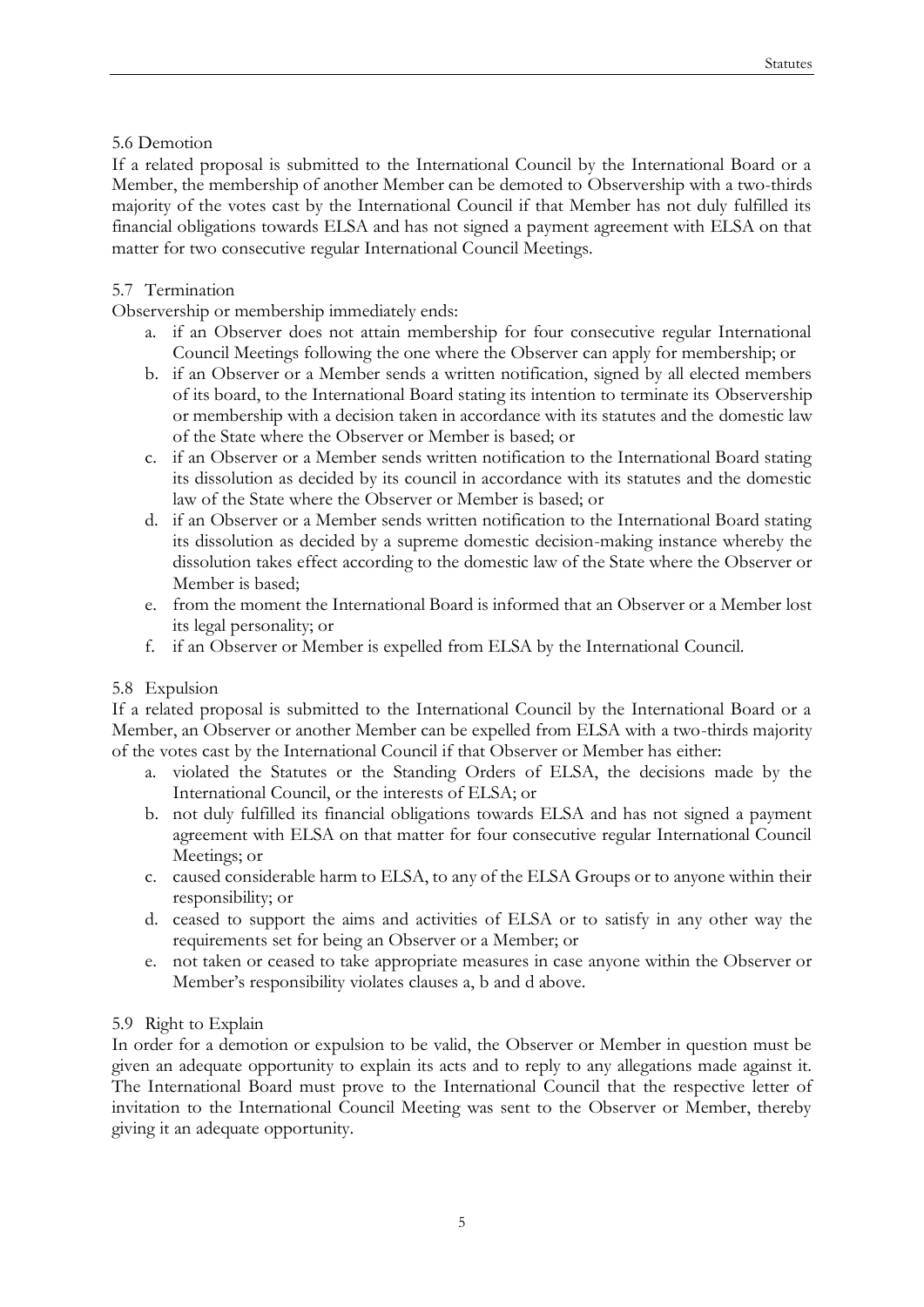# Organs

#### **Article 6 - Principal Organs**

The principal organs of ELSA are:

- the International Council, and
- the International Board.

# The International Council

#### **Article 7 – Main Provisions**

#### 7.1 Role

The International Council consists of the Members of ELSA and is the supreme decision-making body of the association. The decisions of the International Council are binding on the entire ELSA Network.

#### 7.2 Summoning

The following rules shall apply in regards to the summoning of the International Council Meeting:

- a. The International Council shall meet physically twice a year at a time fixed by the International Board within the timeframe defined in the Standing Orders of ELSA. Exceptionally, the International Council Meeting shall be held online if it cannot be held in physical form.
- b. The International Council shall be summoned with printed or electronic invitations sent by the International Board to all Members and Observers of ELSA and the Auditors. The invitations shall be sent at least 42 days before the opening of the International Council Meeting in question.
- c. Extraordinary meetings can be requested by the International Board or by at least one tenth of all the Members. For extraordinary meetings, the invitations shall be sent up to 14 days before the opening of the extraordinary meeting in question.

#### 7.3 Voting Rights

Each Member of ELSA has three votes in the International Council, regardless of the number of delegates attending the meeting. Members of ELSA may exercise their voting rights by electronic means of communication. The International Board may determine conditions to the use of electronic means of voting. These conditions will be announced in the summoning for the meeting. A Member shall be suspended by the International Board for the duration of the International Council Meeting, thus not having voting rights but keeping the rights to attend and address the International Council, until it has:

- a. fulfilled its financial obligations towards ELSA;
- b. filled in the State of the Network Inquiry, sent prior to the respective International Council Meeting, and handed it in to the International Board;
- c. submitted the letter of authorisation to the Secretary General of the International Board; and
- d. submitted the Local Group Report to the International Board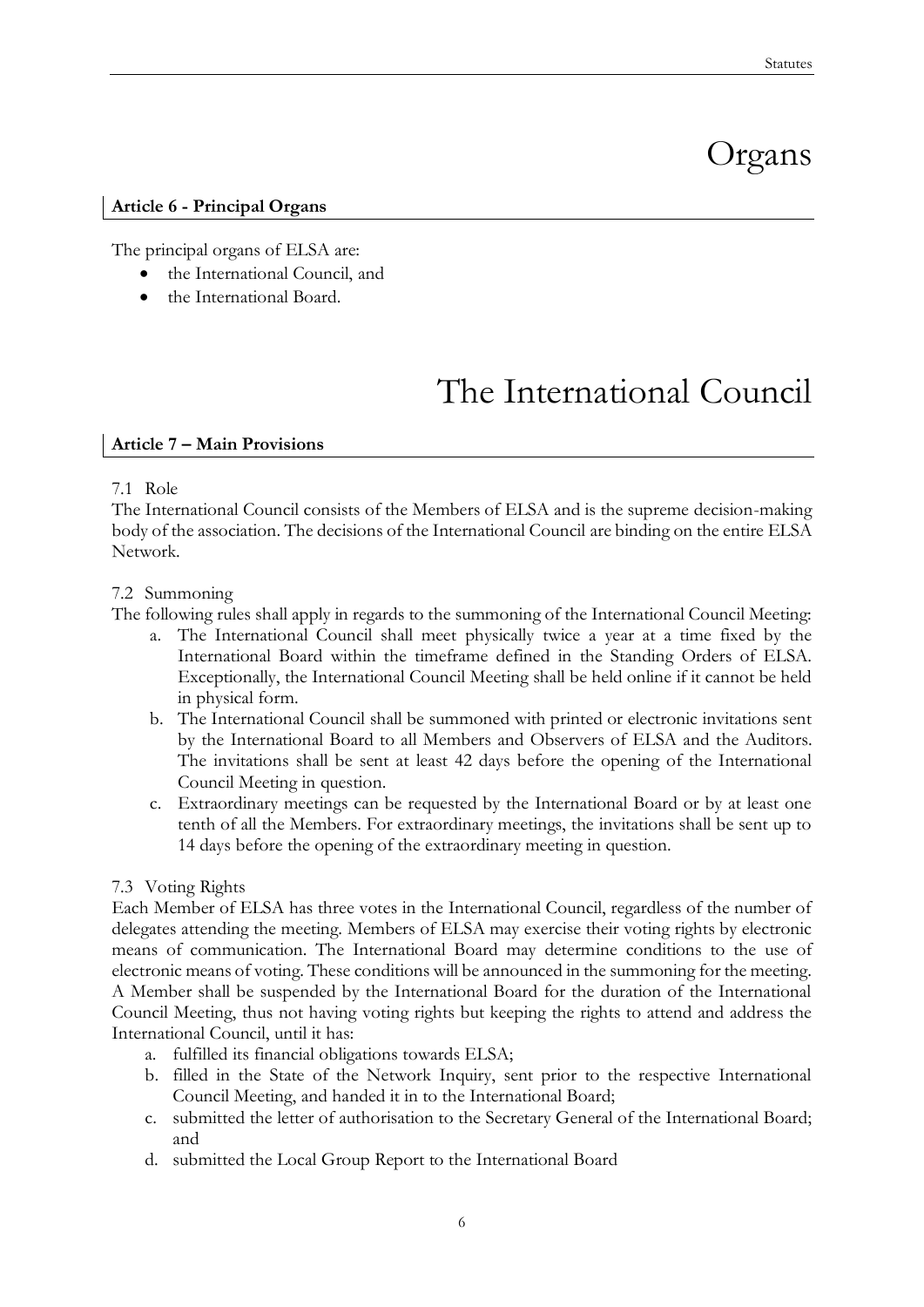#### 7.4 Principles for Quorum

The International Council Meeting in plenary session is only fully competent when it has been duly summoned as defined in the Statutes of ELSA, and when at least half of all the Members are represented and are able to vote.

#### 7.5 Principles for Validity of Decisions

Unless specified otherwise in the Statutes of ELSA or the Standing Orders, the decisions made by the International Council shall be determined by a simple majority of the votes cast. In the context of ELSA, simple majority means that the abstentions shall be deducted from the total amount of votes used to determine the majority.

7.6 Procedures

Further procedures regarding an International Council Meeting shall be defined in the Standing Orders of ELSA.

# The International Board

#### **Article 8 – Main Provisions**

#### 8.1 Role

The International Board is the supreme executive body of ELSA. Its tasks are to represent ELSA, to carry out and be responsible for the day-to-day running and management of ELSA, to promote and supervise ELSA's fields of activities, to advance the aims and efficiency of ELSA as well as to execute and to implement the decision made by the International Council. The International Board exercises its executive power through Board Meeting decisions.

#### 8.2 Elections

The International Council shall elect the members of the International Board during the second International Council Meeting of the term. The International Board shall be elected for a period of one year, starting on the 1st of August in the year of their election and terminating on the 31st of July of the following year. In order for the International Board to be legally representative, at least half of the positions – rounded up to the nearest natural number – have to be occupied either by elected members or by deputy officers.

#### 8.3 Dismissal

A member of the International Board may be dismissed by the International Council by a twothirds majority of the votes cast if that member violates these Statutes, the Standing Orders or the interests of ELSA.

### Finances

#### **Article 9 – Financial principles, Financial Reporting and Auditors**

9.1 The financial year of ELSA runs from the 1<sup>st</sup> of August until the 31<sup>st</sup> of July.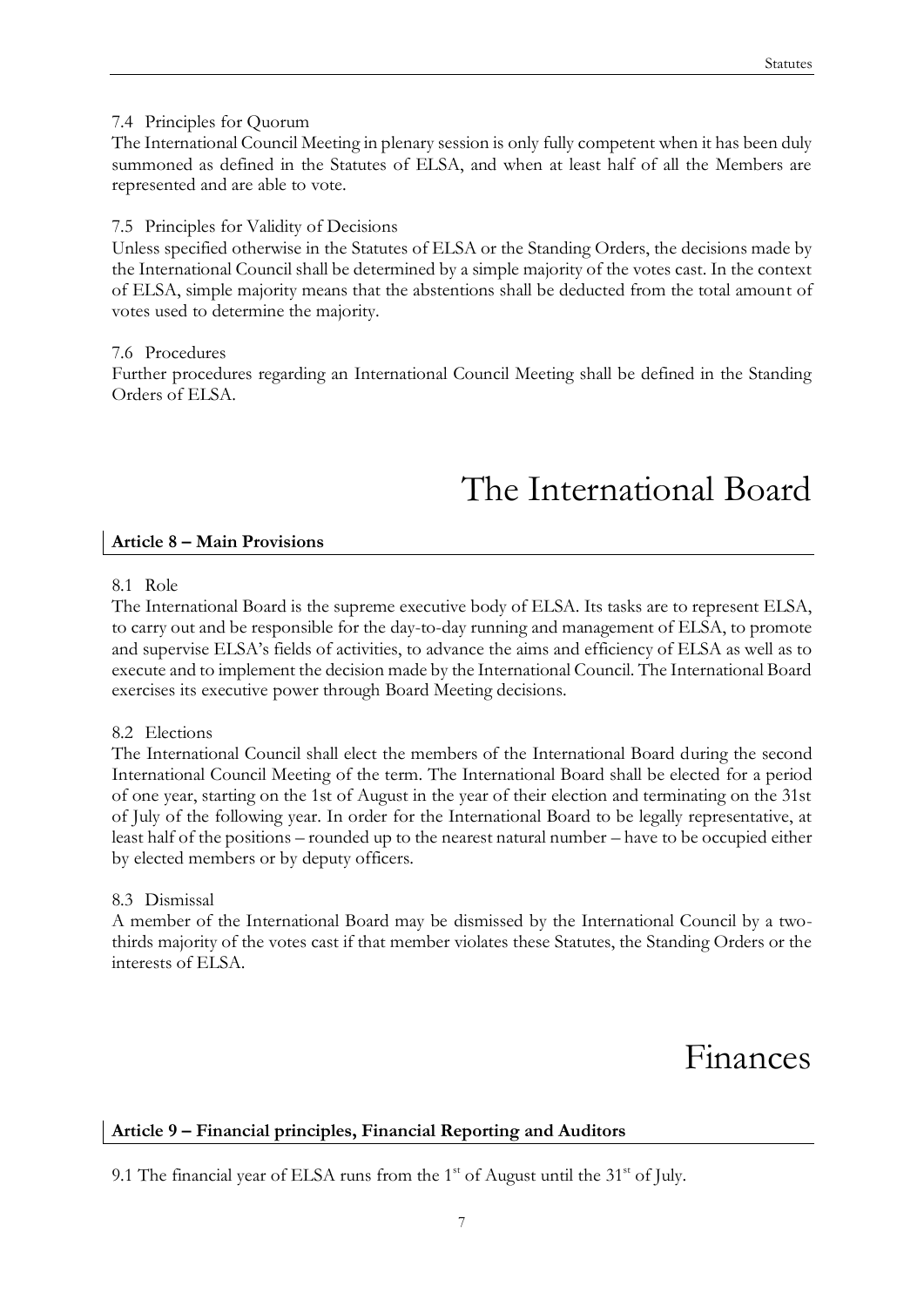9.2 Any income or profit from ELSA's activities shall only be used to carry out its aims in accordance with its philosophy, and never for the profit of its members.

9.3 Each member of ELSA is obliged to pay membership fee per financial year, the amount of which is to be decided by the International Council.

9.4 The audited Interim Accounts covering the first 6 months of the financial year, and the audited Final Accounts covering the full financial year shall be submitted to the first International Council Meeting immediately after the period to which they refer to has ended.

9.5 Internal and External Auditors examine the reliability of the Interim accounts and the Final accounts per financial year. The International Council shall elect Internal Auditors for a period commencing with the start of the financial year, and ending upon either the approval of the Final accounts by the International Council, or upon dismissal under the same criteria as a member of the International Board, or upon resignation.

# Amendments

#### **Article 10 – Validity and Effect**

Any proposal amending these Statutes may be made if supported by a two-thirds majority of the votes cast by the International Council and provided that the proposed amendment was duly sent out at least 28 days before the opening of the International Council Meeting. If approved by the International Council, the amendments to the Statutes take effect only when a notarial deed containing them has been executed. Every member of the International Board is entitled to have such a notarial deed signed and executed.

## Statutes and Standing Orders

#### **Article 11 – Further Regulation**

The International Council will further regulate the internal affairs of ELSA, and the rights and obligations of the Members and Observers towards ELSA in its Standing Orders. In the event of conflict, these Statutes shall take precedence over the Standing Orders.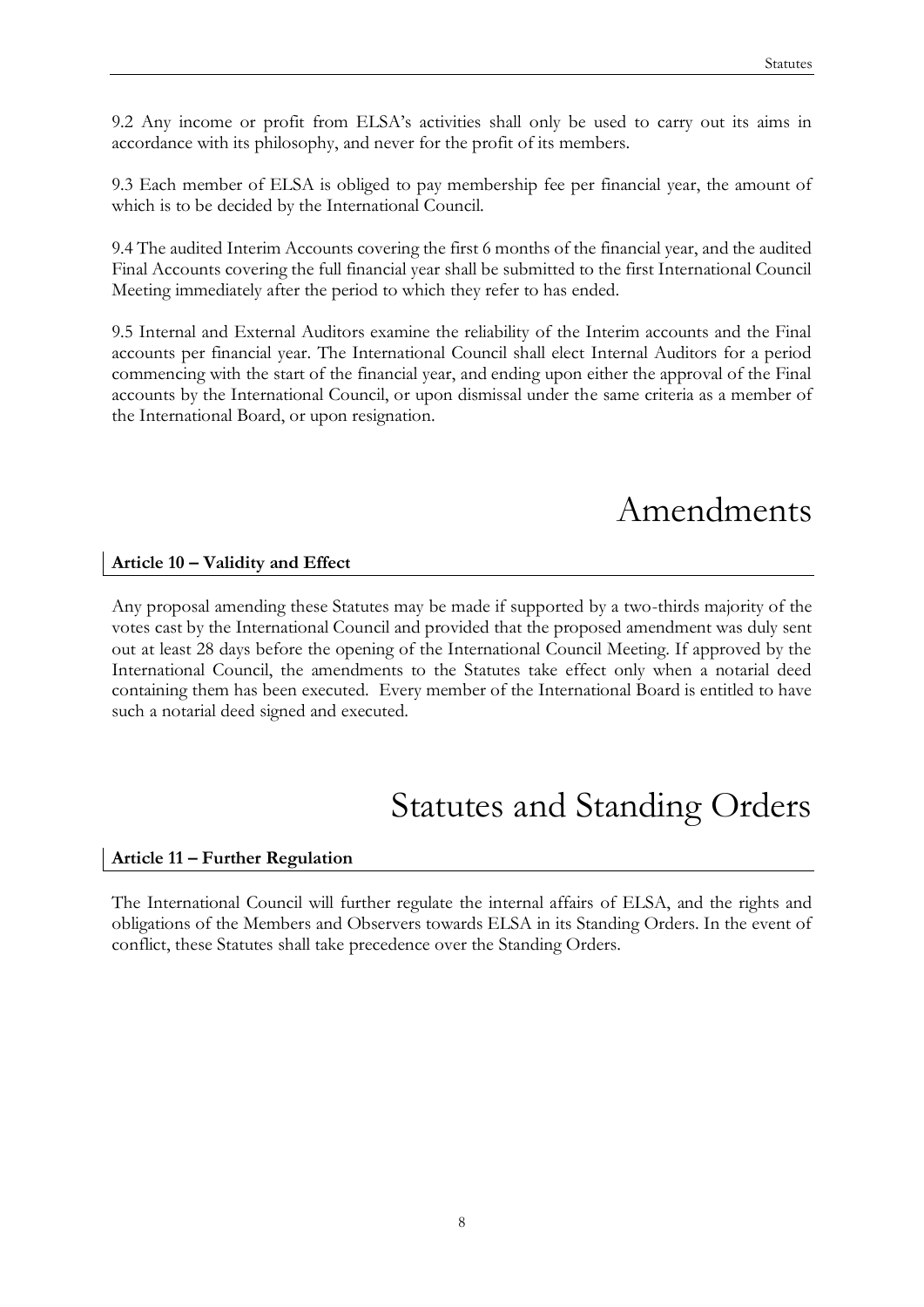# Arbitration

#### **Article 12 – Applicable Rules**

Any dispute or difference arising out of or in connection with these Statutes or the Standing Orders of ELSA shall be settled by arbitration according to the UNCITRAL Arbitration Rules as may currently be in force.

### Dissolution

#### **Article 13 – Decision and Procedure**

13.1 ELSA shall be dissolved by a decision of four fifths of the International Council. In order for such decision to be valid, it must be preceded by a proposal to that effect on the International Council Meeting agenda.

13.2 The International Council shall, upon a decision to dissolve ELSA, elect two liquidators and shall subsequently decide about the destination of the net assets and property of ELSA, if any.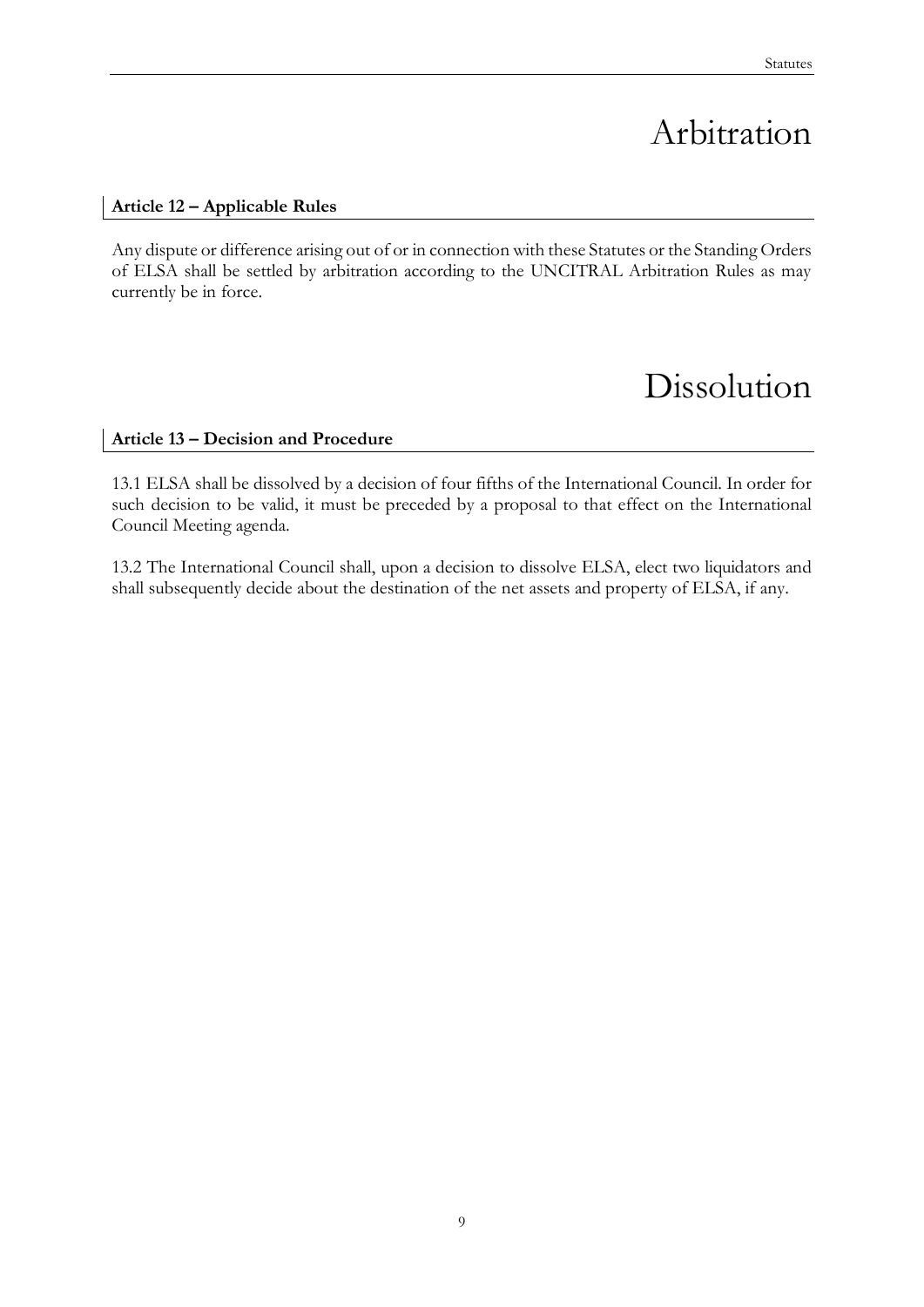*In order to further clarify and explain the Statutes of ELSA, the Members agree to adopt the following Standing Orders.*

# Scope of the Association

#### **Article 1 – ELSA as a faculty-based association**

Local Groups of ELSA may only be established in the presence of one or more law faculties. For the purposes of these Standing Orders, the term "law faculty" shall mean an educational institution offering courses that enable the students enrolled thereto to enter a kind of legal profession. The education shall contain a substantial amount of law-related content thus enabling students to carry out the aims of ELSA.

#### **Article 2 – Main Fields of Activity**

ELSA's main fields of activity shall be: $<sup>1</sup>$ </sup>

- a. Academic Activities (AA), involving the development of legal knowledge through guided practical activities;
- b. Seminars and Conferences (S&C), involving the acquisition of knowledge through exposure to professionals and foreign cultures;
- c. Professional Development (PD), supporting law students and young lawyers in developing and improving the necessary skills to access the professional world and providing them with opportunities to advance in their career path.

### Members and Observers

#### **Article 3 – Application**

3.1 Submission

Any application for Observership or Membership shall be submitted to the International Board at least 28 days prior to the opening of the regular International Council Meeting where a decision on the application is to be made.

#### 3.2 Reminder

The International Board shall send a reminder to all Observers at least 42 days prior to the opening of the regular International Council Meeting where each Observer has the possibility to apply for a Membership.

#### 3.3 State Eligibility

-

Observership or Membership is open to organisations established in a European State that is recognised as a member or observer of the United Nations and under the same name.

<sup>&</sup>lt;sup>1</sup> As accepted by the International Council during the LXXIX International Council Meeting of ELSA, as of 1<sup>st</sup> of August 2022, a new subsection shall be added as follows: b. Competitions (C), simulating the practice of law to develop necessary skills and to complement theoretical knowledge.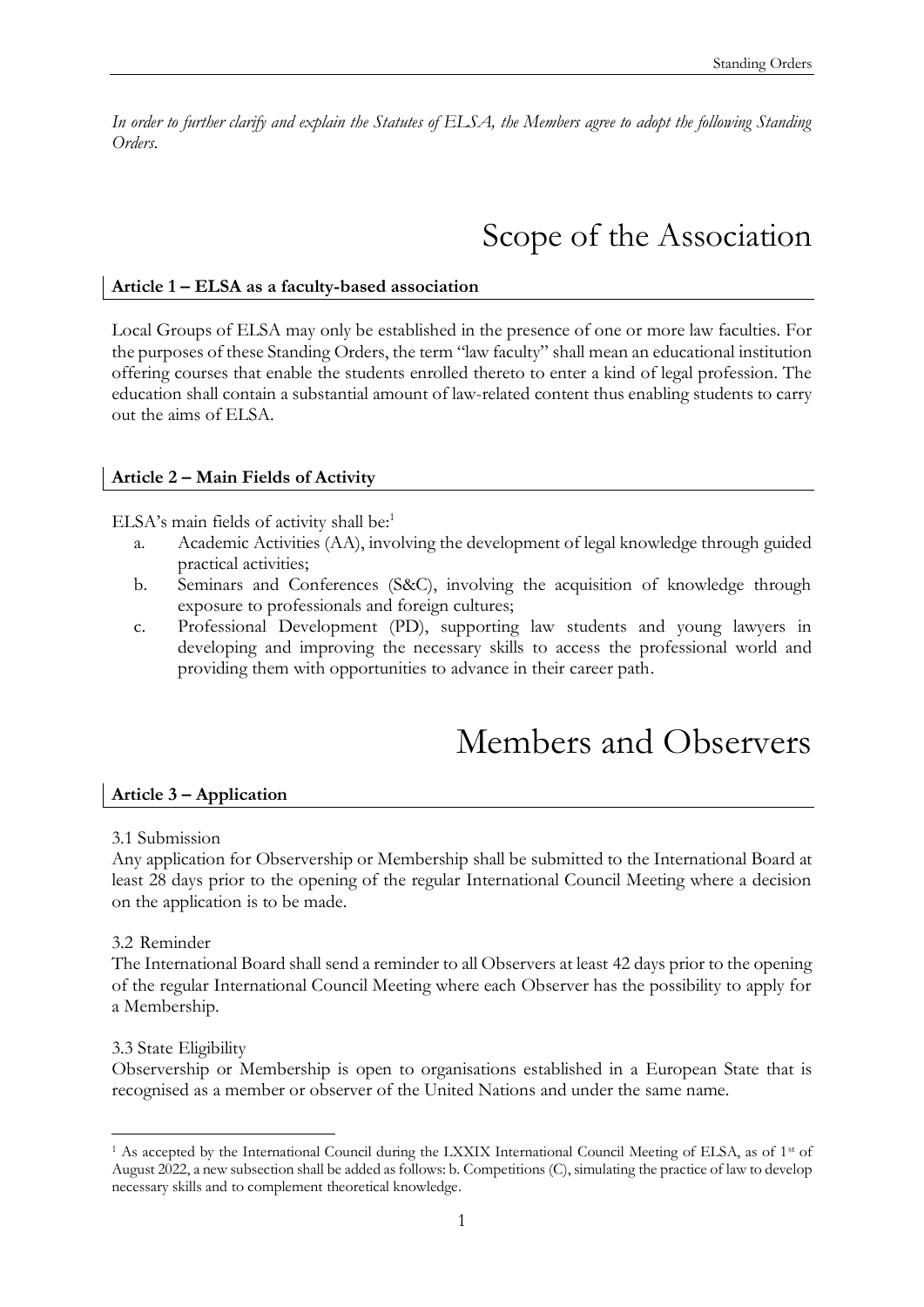#### 3.4 Application for Observership

An application for Observership may be submitted if there is no existing Member or Observer in the state of the national organisation applying and it shall include:

- a. The statutes and standing orders of the applicant which shall be compatible with those of ELSA;
- b. A declaration in which the applicant expresses its commitment to the aims and activities of ELSA and its will to become Observer;
- c. A report stating whether the applicant is recognised by any institutions in their country;
- d. A report describing the organisational structure of the applicant, including guarantees for continuity;
- e. A strategic plan for the period in which the applicant shall hold Observership.

#### 3.5 Application for Membership

An application for Membership may be submitted by an Observer no earlier than at the fourth regular International Council Meeting immediately following the regular International Council Meeting where Observer status was attained and it shall include:

- a. The statutes and standing orders of the applicant which shall be compatible with those of ELSA;
- b. A declaration in which the applicant expresses its commitment to the aims and activities of ELSA and its will to become Member;
- c. A document containing an official confirmation or explanation that the applicant has attained legal personality;
- d. A list of income and expenses related to its current financial year and a fundraising plan regarding fulfilment of future financial obligations towards ELSA;
- e. A report stating the organisational structure of the applicant, including guarantees for continuity;
- f. A report stating the applicant's activities during its period as Observer.

#### 3.6 Recommendation by the International Board

The International Board shall justifiably recommend to the International Council whether to accept or decline an application for Observership or Membership. The International Board shall:

- a. Consider the compliance of the applicant's statutes and standing orders with the Statutes and Standing Orders of ELSA;
- b. Assess whether the application submitted is in accordance with the application criteria set out in these Statutes and Standing Orders;
- c. Evaluate the organisation of the applicant, including its human resources structure and overall stability;
- d. Comment on the communication of the applicant with the International Board throughout the application period.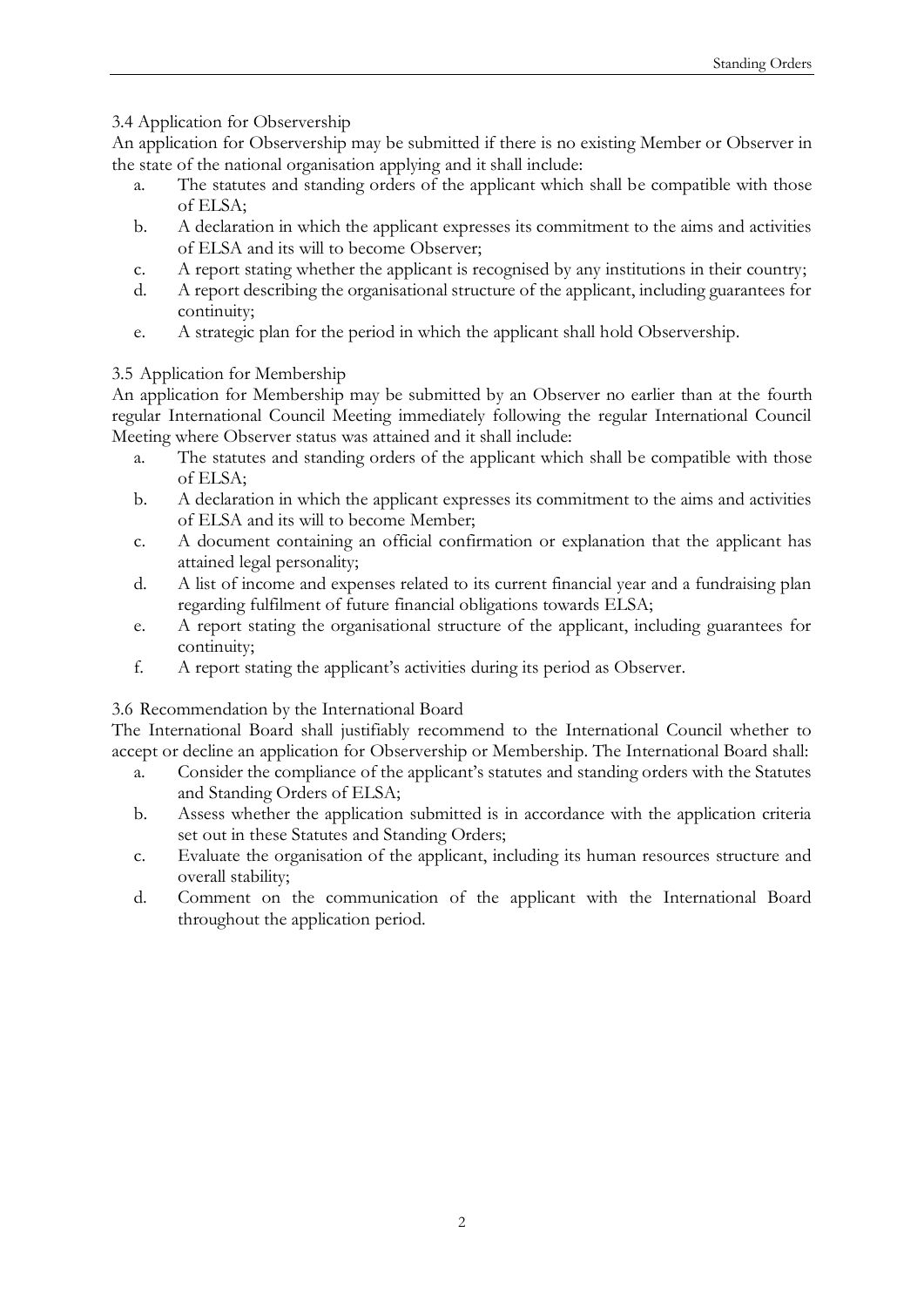# The International Council

#### **Article 4 – Organisation**

#### 4.1 Definition

The International Council Meeting is the biannual meeting of the International Council.

#### 4.2 Dates

- a. The first International Council Meeting of the term shall:
	- i. begin on a Wednesday and end on the following Sunday;
	- ii. start no earlier than the second Wednesday of October and finish no later than the third Sunday of November.
- b. The second International Council Meeting of the term shall:
	- i. begin on a Sunday and end on the following Sunday;
		- ii. start no earlier than the third Sunday of March and finish no later than the last Sunday of April;
	- iii. start no earlier than 140 days from the last official day of the first International Council Meeting of the term.
- c. The International Board, in cooperation with the Organising Committee of the International Council Meeting, is responsible for choosing the specific dates and for organising the International Council Meeting.
- d. The International Board may derogate from these regulations if the International Council Meeting takes place online.

4.3 Host Eligibility

- a. Any Member of ELSA or any member Local Group of a Member of ELSA is eligible to apply to host an International Council Meeting.
- b. All applications from Local Groups shall be submitted to the International Council by their respective National Group.
- c. Local Groups may only apply on their own behalf if:
	- i. There is no National Group in their country
	- ii. Their National Group has persistently refused to offer their administrative support to the Local Group, proven to the satisfaction of the International Council.
- 4.4 Election of the Host
	- a. The International Council shall elect a host for the International Council Meeting responsible for the practical organisation.
	- b. The election of an International Council Meeting host shall be taken by means of an absolute majority of votes of the Member National Groups represented and able to vote. No decision can be taken upon the application earlier than 20 months before the International Council Meeting the ELSA group has applied to host.
	- c. The International Board of ELSA:
		- i. shall justifiably recommend to the International Council whether to accept or decline an application to host an International Council Meeting.
		- ii. shall issue a call for hosts via the mailing list if there is no host elected by the International Council two International Council Meetings prior to the respective International Council Meeting.
		- iii. is responsible for organising the meeting if no host is appointed six months prior to the latest possible date of the opening of the International Council Meeting. At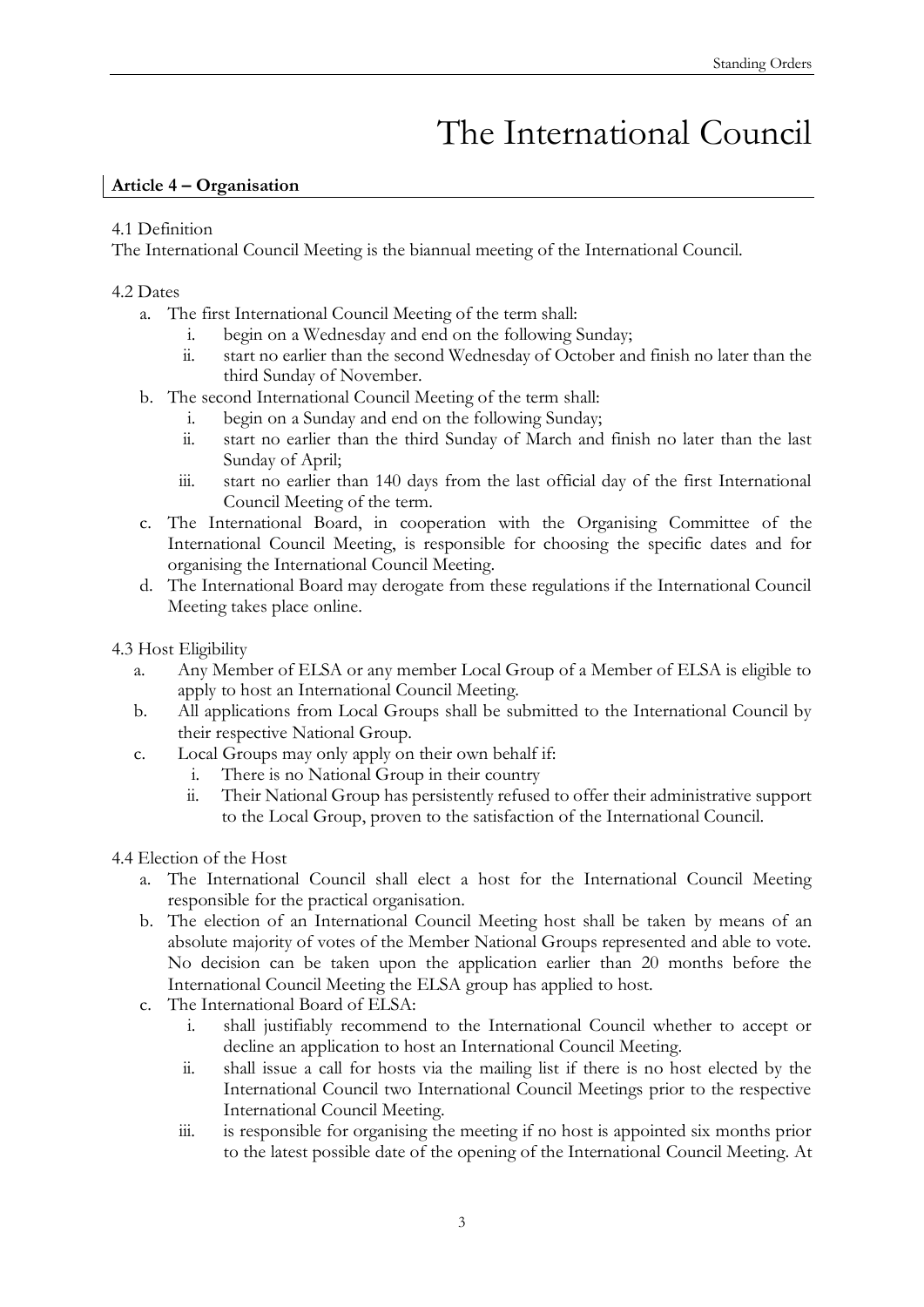such a meeting, the respective International Council Meeting Decision Book regulations do not apply.

#### 4.5 Call

The International Board of ELSA is responsible for announcing the call for the upcoming International Council Meeting hosts. This call shall be made 60 days before the opening of the International Council Meeting where the elections will take place. A decision for the host will be made, along with the annexed agreement drafted by the International Board of ELSA as a binding offer to be signed by any applicant before the International Council votes upon the host and to come in force towards only the elected host.

#### 4.6 Hosting Agreement

This hosting agreement shall include the terms to be agreed upon and ask for information to be filled in by the applicant regarding, but not limited to:

- a. The dates of the International Council Meeting to be hosted;
- b. The venue and logistics;
- c. The financial implications;
- d. The responsibilities of both parties, namely of the International Board of ELSA and the Organising Committee;
- e. Quality standards for the International Council Meeting;
- f. The discharge of the host.

#### 4.7 Negotiability

The signed hosting agreement is negotiable between the parties prior to the opening of the respective International Council Meeting.

#### 4.8 Application

The application to host an International Council Meeting shall be sent to the Secretary General of the International Board no later than 28 days before the opening of the International Council Meeting where a vote on the application in question is scheduled to take place. It shall include:

- a. the signed hosting agreement,
- b. a draft budget,
- c. a draft programme,
- d. information about the logistics,
- e. a motivation letter,
- f. the proposed structure of the Organising Committee;
- g. the proposed Head of the Organising Committee;
- h. any other relevant materials.

#### 4.9 Force Majeure

In case of force majeure, the International Board has the right to delegate the practical organisation of an International Council Meeting to a Member of ELSA or to a member Local Group of a Member of ELSA or to an organising committee. This decision by the International Board can, in such cases, overturn a decision made by the International Council to delegate the organisation. The venue stated in the hosting agreement of an International Council Meeting can only be changed upon agreement with the International Board in case of force majeure.

#### 4.10 Financial Control

The Treasurer of the International Board of ELSA shall have two meetings, physically or electronically with the Organising Committee of the International Council Meeting eight months and three months before the start of the event to help with the event's budget and provide advice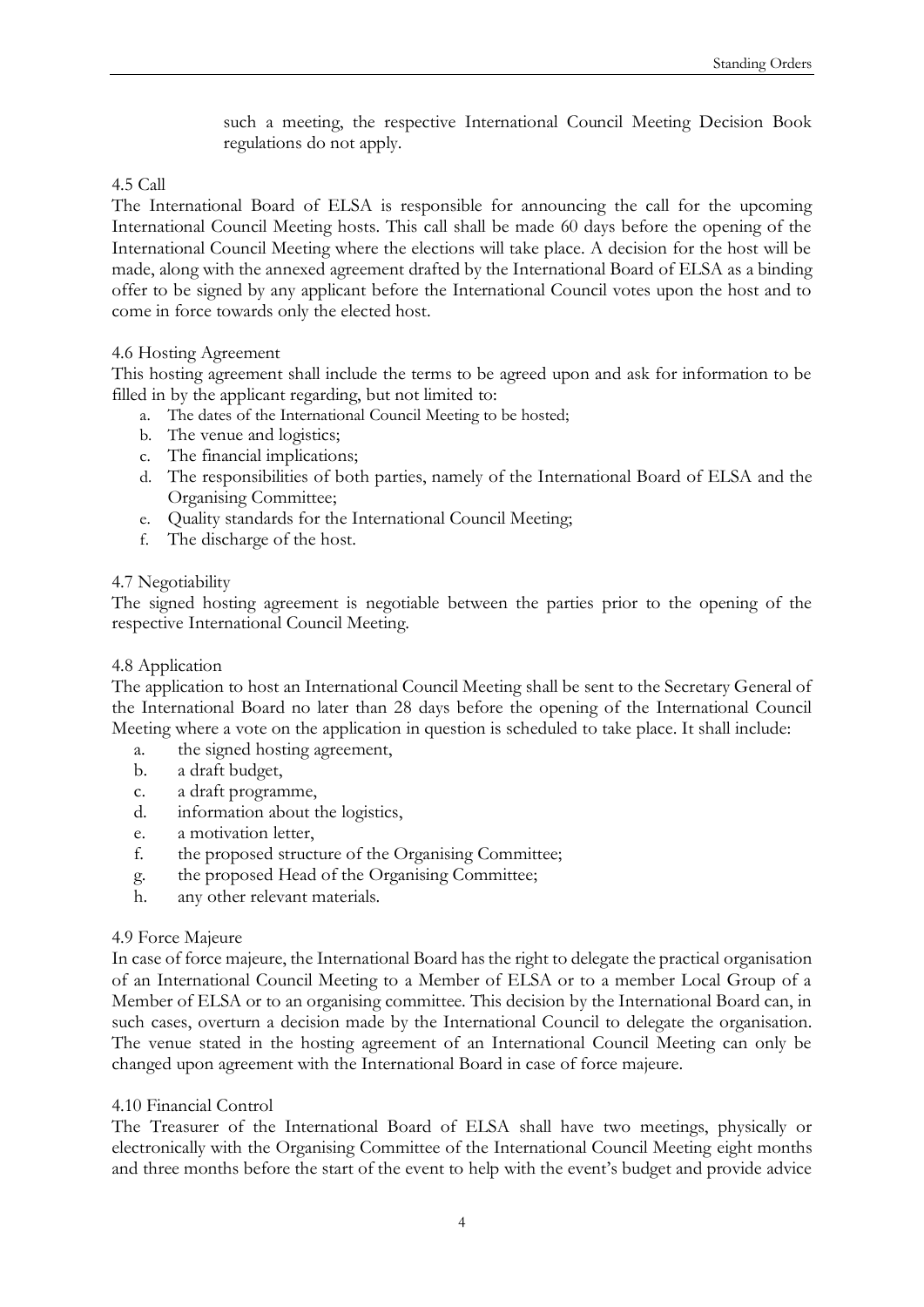on the creation of the financial report. The International Board of ELSA shall distribute the financial report submitted by the Organising Committee, listing all income and expenses of the meeting, to the Members and Observers of ELSA within six weeks after the last official day of the International Council Meeting.

#### **Article 5 – Preparations**

#### 5.1 Invitations

The invitations to an International Council Meeting shall specify the date, venue and any other relevant information concerning the meeting.

#### 5.2 Requested Materials

Proposals for amendments to the Statutes are to be submitted at least 35 days before the opening of the International Council Meeting. All proposals and any other materials that are to be submitted to the International Council must be sent to the Secretary General of the International Board at least 28 days before the opening of the International Council Meeting. The right to submit proposals of any kind to the International Council is reserved to the International Board and each of the Members of ELSA.

#### 5.3 Working Materials

The received proposals for amendments to the Statutes are to be made available to the ELSA Network at least 28 days before the opening of the International Council Meeting. They shall be made available in one collective document.

The collective Working Materials, including all the received proposals, Observership and Membership applications and the Activity Reports of all members of the International Board, are to be made available to the ELSA Network at least 21 days before the opening of the International Council Meeting.

#### 5.4 Number of Delegates

The following rules shall apply in regards to the number of delegates:

- a. The Members and Observers of ELSA may send eight delegates to each International Council Meeting. The Organising Committee of the International Council Meeting in agreement with the International Board may increase this number. The International Board may derogate from this regulation if the International Council Meeting takes place online.
- b. The International Board may send eight additional delegates, exceeding the International Board, to each International Council Meeting. The Organising Committee of the International Council Meeting may increase this number in agreement with the International Board.
- c. The delegates of a Member or Observer of ELSA can only be Members from the respective National Group or its Local Groups. Should a Member or Observer not act accordingly, it will be at the International Board's discretion to sanction by decreasing the respective National Groups spots to seven spots regardless of additional spots for the next International Council Meeting.
- d. The Organising Committee may distribute the remaining spots in equal proportion to the National Groups applying for extra spots.
- e. The International Board or the respective National Board of the person applying to be part of the delegation shall approve them as a delegate and shall bear the financial responsibilities for them.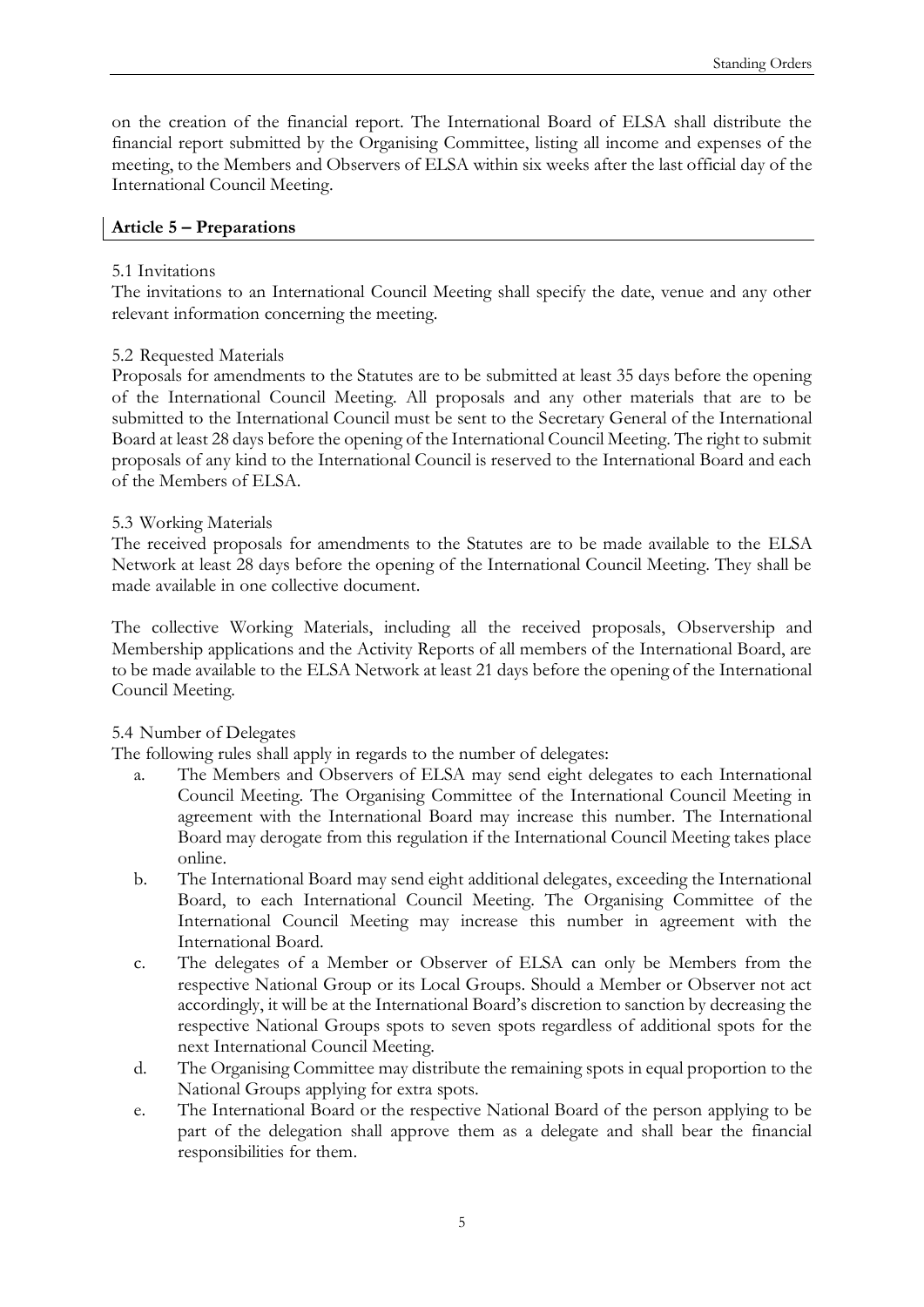#### 5.5 Letters of Authorisation

In order to be allowed to participate in the sessions of the International Council:

- the delegates of the Members of ELSA must be duly authorised to represent their National Groups and vote in the International Council on behalf of them, and must therefore present to the Secretary General of the International Board letters of authorisation duly issued and signed by two members of the respective National Board, while
- b. the delegates of the Observers of ELSA must be duly authorised to represent their National Groups in the International Council and must therefore present to the Secretary General of the International Board letters of authorisation duly issued and signed by two members of the respective National Board.

#### 5.6 Proxies

The following rules shall apply in regards to proxies:

- a. In order for a Member to be able to authorise another Member to represent it by proxy and vote on behalf of it, it shall have first fulfilled its financial obligations towards ELSA, either through an agreement or by settling its debts, filled in the State of the Network Inquiry and submitted the National Group Report prior to the respective International Council Meeting.
- b. A proxy has to be correctly signed by two board members of the Member giving such a proxy vote, clearly stating the date of signature and the accepting Member as well as the International Council Meeting for which the proxy is valid.
- c. Only a Member can act as proxy; its delegates shall have the right to speak and vote on behalf of the proxy giver. Delegates of the latter are to be understood as the delegates stated in the letter of authorisation of the Member acting as a proxy. A Member can only hold the votes for one other Member in addition to its own. A letter of authorisation cannot be used as a proxy.
- d. A proxy vote has to be addressed directly to the Secretary General of the International Board and can be used in the International Council Meeting only after it is received and the Secretary General of the International Board confirms its receipt.
- e. A proxy vote can be handed in directly or submitted by letter or email with a scanned document attached. If the proxy vote is submitted by letter, it shall state the phone number to be used to confirm its receipt. The Secretary General of the International Board has to confirm receipt of it as soon as it reaches them.
- f. A proxy vote can be withdrawn at any time following the same procedure as for submission.
- g. In case of doubt of the authority of the signatories of the proxy vote, the International Board shall request proof from them that they have been duly elected to the National Board of the respective Member.
- h. The Member acting as a proxy must follow any instructions, oral or written, given by the Member represented by proxy. The voting of the Member acting as a proxy is valid, regardless of whether the instructions were followed or not. Any misuse of a proxy vote shall remain a matter between the proxy and the proxy giver.

#### **Article 6 – General Procedure**

#### 6.1 Opening and Closing

The President of the International Board shall open and close the International Council Meeting. The President announces any guests present in the opening plenary session.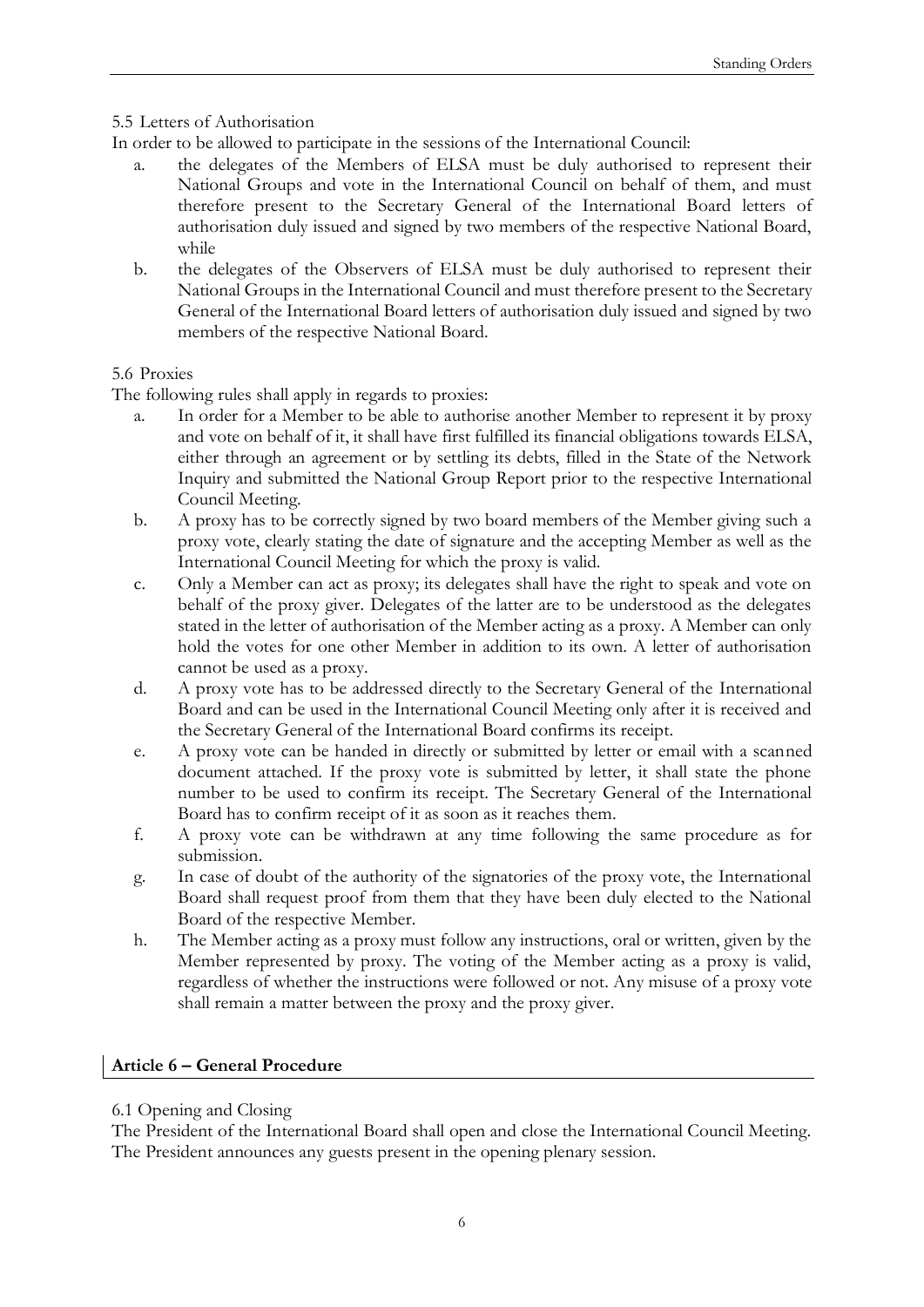#### 6.2 List of Votes

At the opening plenary session, the Secretary General of the International Board shall announce those Members duly authorised and, therefore, entitled to vote. At the beginning of every plenary session the Secretary General of the International Board shall announce Members and Observers present or represented by proxy and any changes to the list of votes. Should any National Group subsequently join or leave the session, it shall inform the Chair of its presence or absence respectively and this shall be recorded in the minutes.

#### 6.3 Right to Appeal

The following rules shall apply in regards to the right to appeal of a Member:

- a. In case of any disagreement on the fulfilments of the obligations regarding the voting rights between a Member and the International Board, the Member has the right to address the Chair of the International Council Meeting.
- b. The International Board is then obliged to state the reasons why the obligations are not considered fulfilled. If the Member does not accept the statement given by the International Board, it has the right to address the International Council with its own statement on the reasons why the obligations should instead be considered fulfilled.
- c. The statements by the International Board or the Member shall be followed by a call for votes cast by the International Council Meeting. The call for votes is made by the Chair of the International Council Meeting. The call for votes is to determine whether the obligations of the Member are to be considered fulfilled or not. All Members having undoubtedly fulfilled the requirements shall have the right to vote upon this matter.
- d. If a simple majority of the Members decides that the obligations are to be considered fulfilled, the International Board shall not suspend the Member in question.
- e. This right of appeal can only be claimed once by each Member per International Council Meeting.

#### 6.4 Appointment of Plenary Chair and Vice Chair

Before the International Council Meeting, the following Officers of the International Council Meeting shall be appointed and prepared by the International Board of ELSA:

i. a Chair, who shall ensure that the agenda of the International Council Meeting is respected and adhered to, supervise and assist the other International Council Meeting officers, invite people to address the International Council, decide when to put proposals to a vote, supervise the voting process, announce the results of the voting process, supervise the election process, bring the meeting to order and resolve any questions concerning the procedures of the International Council Meeting;

ii. a Vice Chair, who shall assist and stand in for the Chair in their absence.

#### 6.5 Election and Role of other International Council Meeting Officers

After the announcement of the first list of votes, the following officers of the International Council Meeting shall be elected:

- a. Two to four Secretaries, who shall keep the minutes of the meeting and shall be responsible to the Secretary General of the International Board;
- b. In case there are elections to be held which require a nomination, a Nominations Committee, consisted of three members who shall receive nominations for the elections and announce them to the International Council;
- c. In case of a physical meeting without e-voting, two to six Tellers, who shall count the votes, compare the results of the counting process and inform the Chair about the result; the Tellers may not be voting delegates;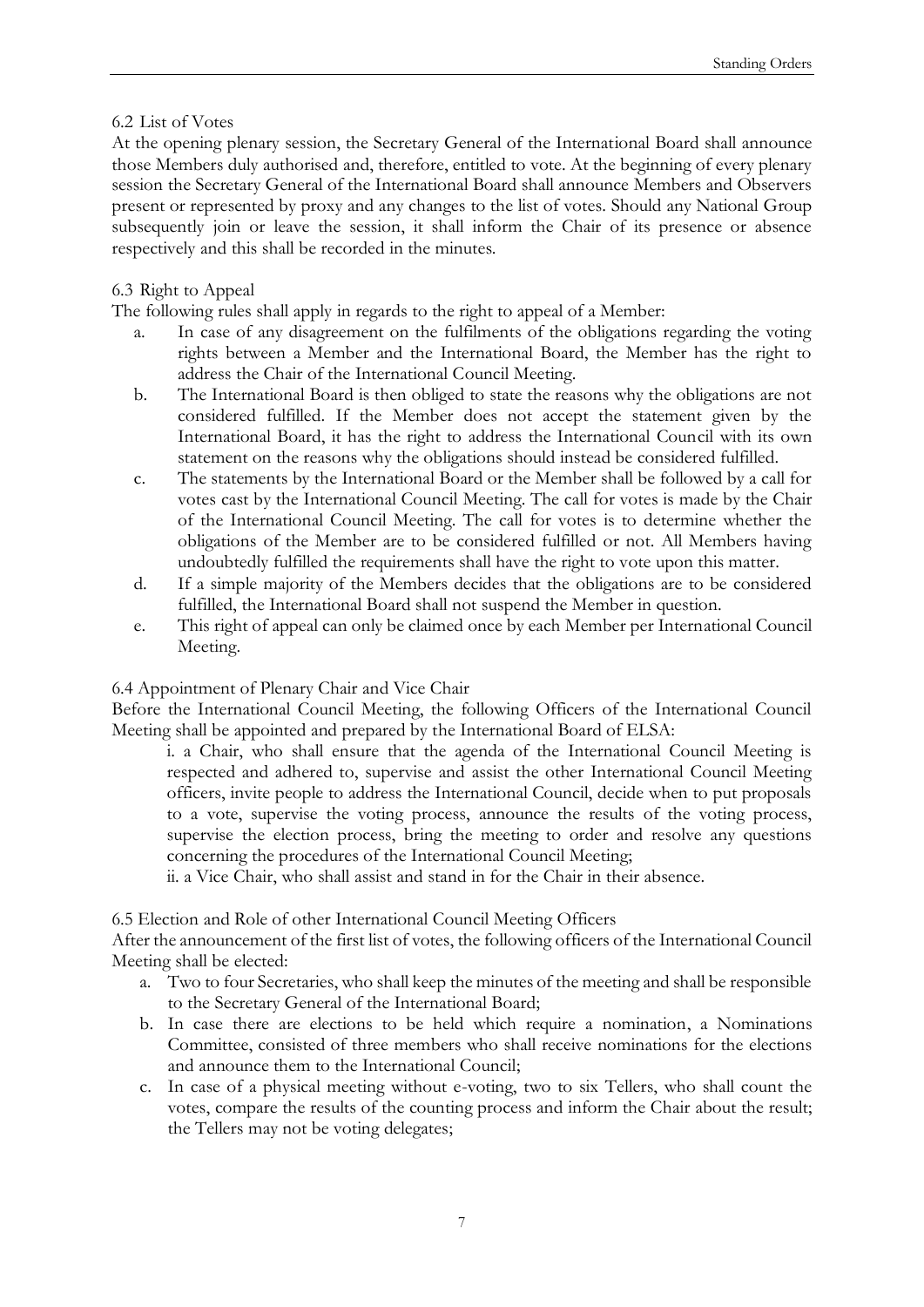If the maximum number of International Council Meeting Officers is not reached, the Chair shall ask for new nominations and proceed to the voting of those, or in case of no new nominations, postpone the election of the remaining positions until the next Plenary Session.

#### 6.6 Dismissal of the International Council Meeting Officers

An International Council Meeting officer may be dismissed by the International Council upon a seconded proposal by a majority of two thirds of the votes cast if the officer does not satisfactorily perform their tasks. Abstentions shall be included in the number of votes cast.

#### 6.7 Approval of the agenda

The agenda of the International Council Meeting shall be approved by the International Council after the election of the International Council Meeting officers. It may be amended by the International Board or the International Council upon a seconded proposal at any point.

#### 6.8 Proposals

The following rules shall apply in regards to the proposals submitted to the International Council:

- a. All proposals duly submitted to the International Council shall be presented to and be voted upon by the International Council unless withdrawn by the proposing party/parties.
- b. Proposals not duly sent to the Secretary General of the International Board are allowed to be submitted to the International Council only at the absolute discretion of the Chair or, if requested, by four fifths of the Members present and eligible to vote. This excludes proposals to amend the Statutes which can only be submitted to the International Council if a unanimous decision by all Members present and eligible to vote request it.
- c. Amendments to proposals are allowed to be submitted to the International Council by the International Board or the Members.

#### **Article 7 – Voting Procedure**

#### 7.1 General Voting Rules

The voting procedure shall be held as follows:

- a. The Chair asks the International Council for arguments in favour and against a proposal and any proposed amendments thereto.
- b. If any amendments are proposed, the Chair asks the International Council to vote on the amendments, unless the proposing parties of the original proposal accept the amendment to their proposal. With that, the proposal is immediately modified and a separate voting on the amendment is not needed. In case the proposing parties do not accept the amendment, the Chair asks for votes in favour, votes against and abstentions. The Chair announces the result of the voting process.
- c. The Chair asks the International Council to vote on either the original proposal or the amended proposal, depending on whether any amendment has been accepted. The Chair asks for votes in favour, votes against and abstentions. The Chair announces the result of the voting process.
- d. The Chair may reverse the voting procedure on non-disputed or procedural votes. The Chair asks for votes against and for abstentions. The Chair announces the result of the voting process.
- e. All voting shall be carried out by a show of hands, apart from the ones for which a secret voting takes place, or means of electronic voting.
- f. When voting, the Members shall be allowed to split their three votes.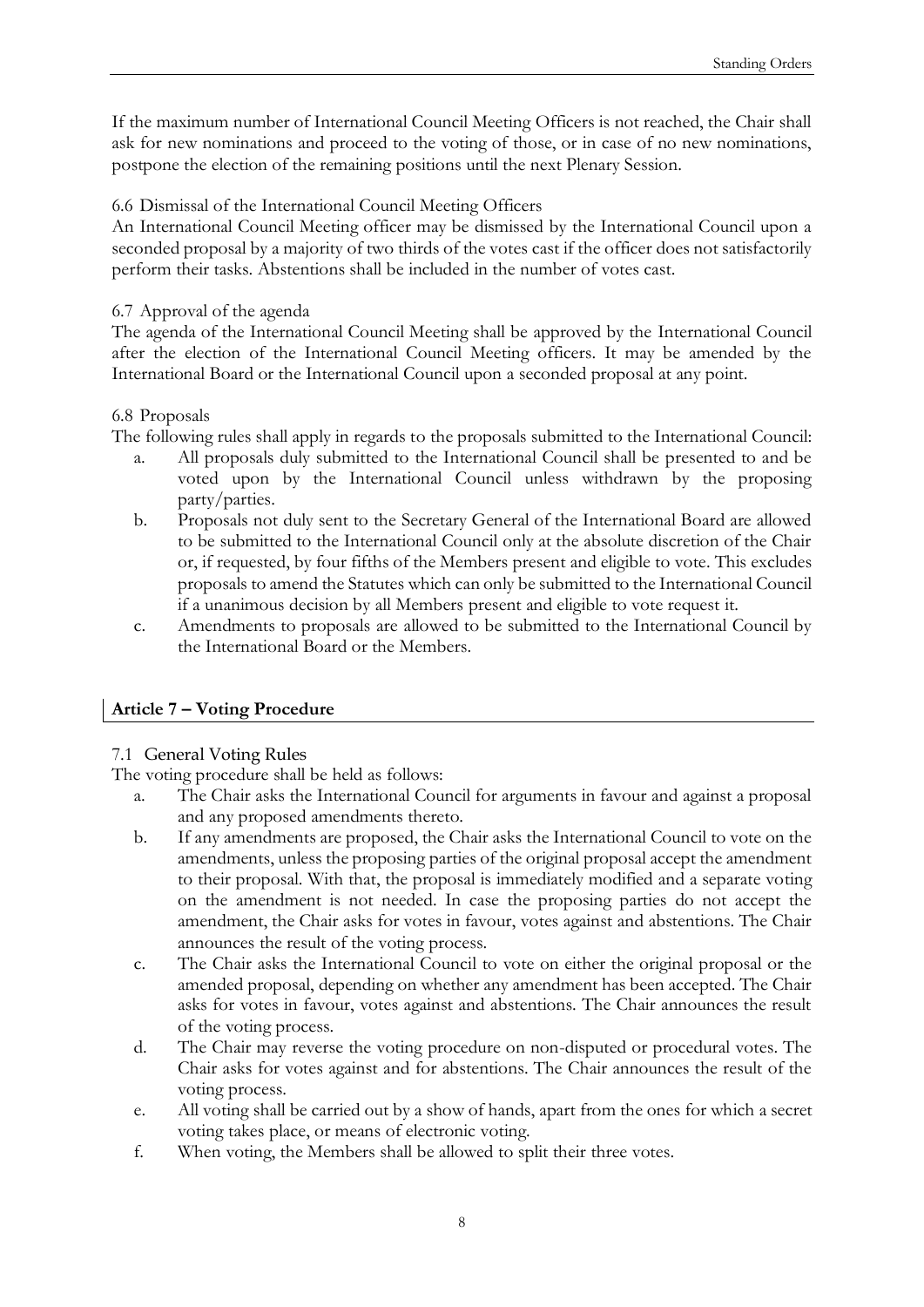7.2 Voting Procedure in case of several proposals on the same issue:

In case of several proposals or amendments to proposals on the same issue, the procedure described in 7.1 shall apply including the following rules:

- a. The International Council shall vote on all proposals in one voting indicating which proposal they are in favour of, whether they are against all or abstain from the voting.
- b. The proposal which obtains the most votes in favour in the first voting shall be voted on in a second voting. In the second voting, the proposal is accepted by the International Council if it receives the required majority.
- c. If, after the first voting, there is a tie between proposals with the most votes in favour, there shall be a revote on those proposals. The one proposal which obtains the most votes in favour in the revote shall be voted on in a second voting. In the second voting, the proposal is accepted by the International Council if it receives the required majority.
- d. If a proposal obtains a two-thirds majority during the first voting, the proposal shall be accepted by the International Council without requiring a second voting.

#### 7.3 Secret Voting Rules

The voting shall be carried out by a written and secret vote with ballot sheets or means of electronic voting, when they are related to:

- a. the election of the International Board, the Internal Auditors and Internal Vice Auditor;
- b. the election of the hosts for an International Council Meeting,
- c. any applications for Observership and Membership,
- d. the demotion and expulsion of a Member or Observer of ELSA,
- e. the relief of responsibility of the International Board, and
- f. any other case for which a Member asks a secret voting to take place.

#### 7.4 Ballot Sheets

Any secret voting shall be conducted using official ballot sheets signed and handed out by the International Board only, except where the voting is electronic. The following rules regarding ballot sheets shall apply in such cases:

- a. The International Board shall hand out one ballot sheet per vote.
- b. If several different votings/elections are printed on the same sheet of paper, they must still be seen as separate ballot sheets.
- c. The counting of the votes shall be conducted publicly by the Tellers.
- d. Only one delegate per each National Group is allowed to be present in the room during the counting of the votes. The delegates allowed to observe the counting of the votes have to stay in silence and must not disturb the counting procedure.
- e. The Chair shall present the ballot sheets themselves to the Tellers, who shall count the votes cast in the following way, and write each of the results in two copies;
	- i. the number of invalid ballot sheets,
	- ii. the sum of all votes in favour,
	- iii. the sum of all votes against, and
	- iv. the sum of all abstentions.
- f. A ballot sheet is invalid if:
	- i. it is not signed or handed out by the International Board,
	- ii. it contains insulting remarks,
	- iii. it is not filled out by handwriting, or
	- iv. it is unclear which alternative is voted for.
- g. Invalid ballot sheets are deducted from the total amount of votes used to determine the majority.
- h. The Tellers shall forward one copy of the results to the Chair, who announces the result to the International Council.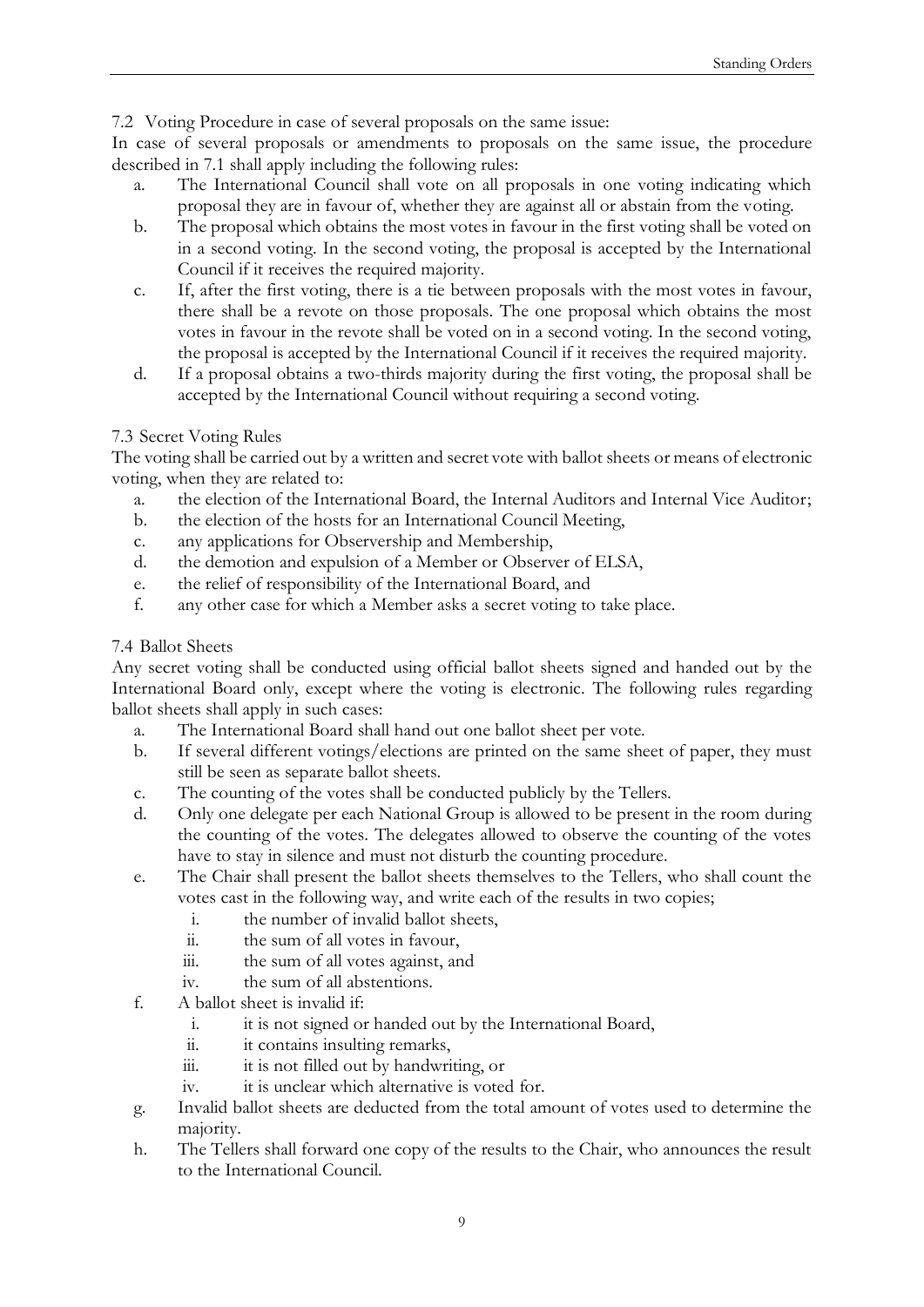7.5 Procedure for Excessive Number of the Nominated International Council Meeting Officers In case the number of International Council Meeting Officers nominated for the same position exceeds the number of available spots, the following election procedure shall apply:

- a. Each Member may cast a number of votes corresponding to the number of available spots;
- b. The International Council shall vote on all nominees in one voting indicating which nominees they are in favour of, whether they are against all or abstain from the voting;
- c. The nominees who obtain the most votes in favour, equalling the number of available spots, shall be elected;
- d. If, after the first voting, there is a tie between nominees that are to be considered eligible for the last available spot, there shall be a revote on those nominees. The nominee who obtains the most votes in favour in the revote shall be elected.

#### **Article 8 – Guests**

#### 8.1 Guests

The International Board may invite guests to attend the International Council Meetings.

# The International Board

#### **Article 9 – Composition**

#### 9.1 General Rules

The following rules shall apply in regards to the composition of the International Board:

- a. The International Board consists of eight positions, namely:
	- i. The President,
	- ii. The Secretary General,
	- iii. The Treasurer,
	- iv. The Vice President in charge of Marketing,
	- v. The Vice President in charge of Academic Activities,
	- vi. The Vice President in charge of Moot Court Competitions, 2
	- vii. The Vice President in charge of Professional Development, and
	- viii. The Vice President in charge of Seminars and Conferences.
- b. The members of the International Board and their deputy officers shall not hold any other elected or appointed position either in National or Local Groups while in office, unless holding such a position is explicitly required by the Statutes, these Standing Orders or the Decision Book of ELSA in connection to the role as member of the International Board or position held.
- c. There may not be more than two people with a substantial connection to the same Member in the International Board regardless of their status as elected board members or deputy officers.
- 9.2 Tasks and Responsibilities

-

<sup>&</sup>lt;sup>2</sup> As accepted by the International Council during the LXXIX International Council Meeting of ELSA, as of 1<sup>st</sup> of August 2022, the Vice President in charge of Moot Court Competitions shall become the Vice President in charge of Competitions.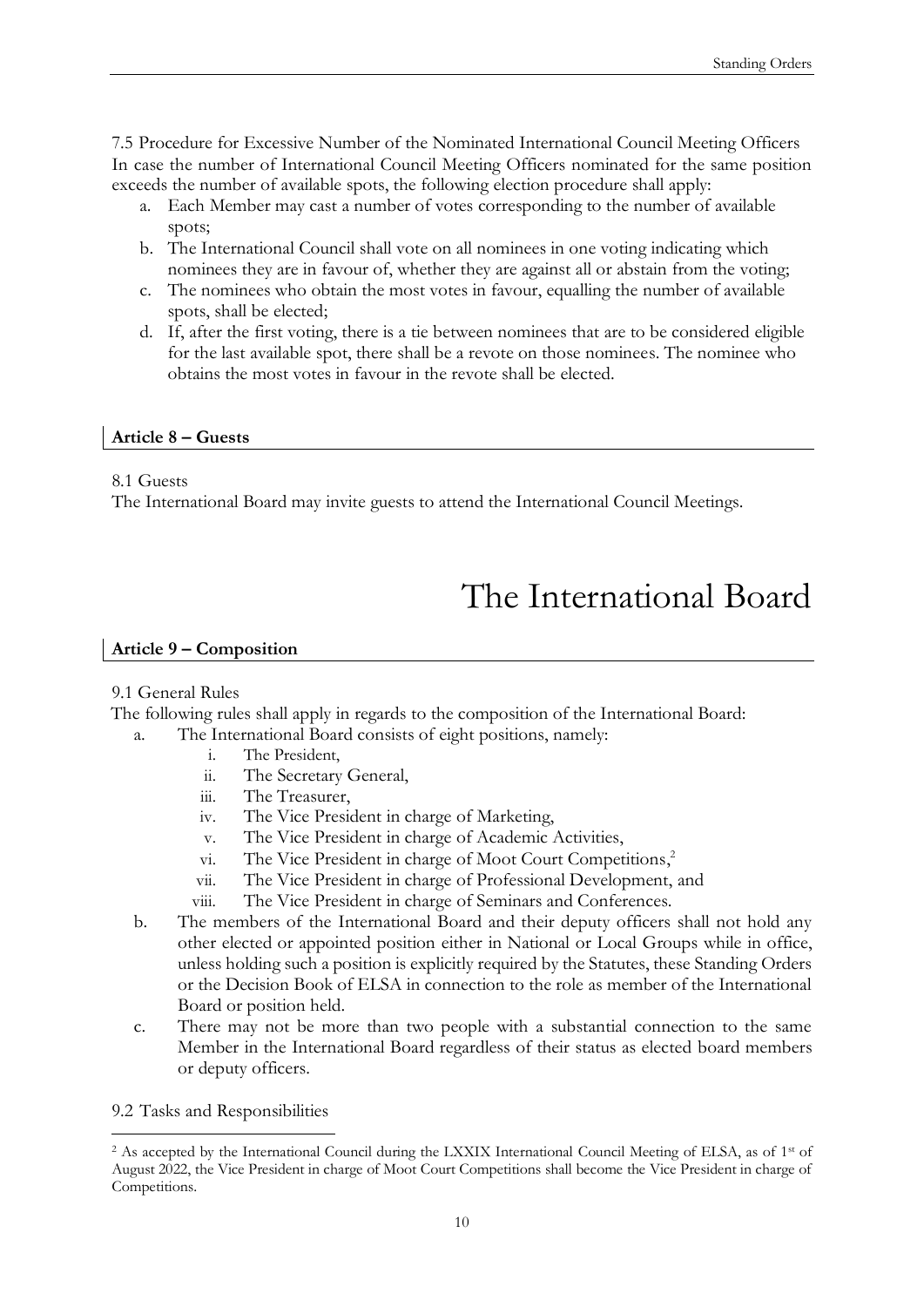a. President

The President is in charge of the overall coordination of the ELSA work, execution of expansion, direction of the work and communication within the International Board, planning and execution of external relations. The President represents the association towards externals and is responsible for the communication with them.

#### b. Secretary General

The Secretary General is responsible for directing, organising and maintaining the internal structure of the association, and shall consequently be responsible for ensuring that decisions to this effect are implemented and respected by all Groups of ELSA. The Secretary General shall also be responsible for identifying any non-observance in this field, and shall make all necessary resources available so as to correct any inconsistency. The Secretary General is also in charge of directing the work of the International Council.

c. Treasurer

The Treasurer of ELSA is in charge of the financial management of ELSA, and is responsible for the financial planning, management of ELSA's assets, accounting, the arrangement of financial control, billing and collecting the annual membership fees together with any other amounts due to ELSA from the Members, Observers or third parties, presenting the interim and final accounts to the International Council, and other tasks related to ELSA's finances.

d. Vice Presidents

The Vice Presidents are responsible for the overall planning, coordination and supervision of their respective field of activity; they are responsible for the stimulation and execution of the specific programmes and projects that the International Council initiates within their respective field of activity.

#### 9.3 Rules for Vacancies

The following rules shall apply in case there is one or more vacant positions in the International Board:

- a. The other members of the International Board in question are jointly responsible for the activities of the vacant position.
- b. Whenever there is a vacant position on the International Board prior to an International Council Meeting, elections for the vacant position must take place during that International Council Meeting.
- c. The International Board may appoint a deputy officer to hold a vacant board position until the elections for that position take place or the term of the International Board in question expires. The deputy officer shall be referred to by the name of the vacant board position prefixed by the word "Deputy".
- d. The appointment procedure of a deputy officer is at the discretion of the International Board. The deputy officer will not become a member of the International Board until elected at the following International Council Meeting.
- e. A candidate refused by the International Council for a position in the International Board shall not be appointed as a deputy officer for that respective position in the same term of office.

#### **Article 10 – Internal Function and Representation**

#### 10.1 Quorum

The International Board is fully competent only when at least half of the members – rounded up to the nearest natural number – are present after the entire International Board has been duly summoned.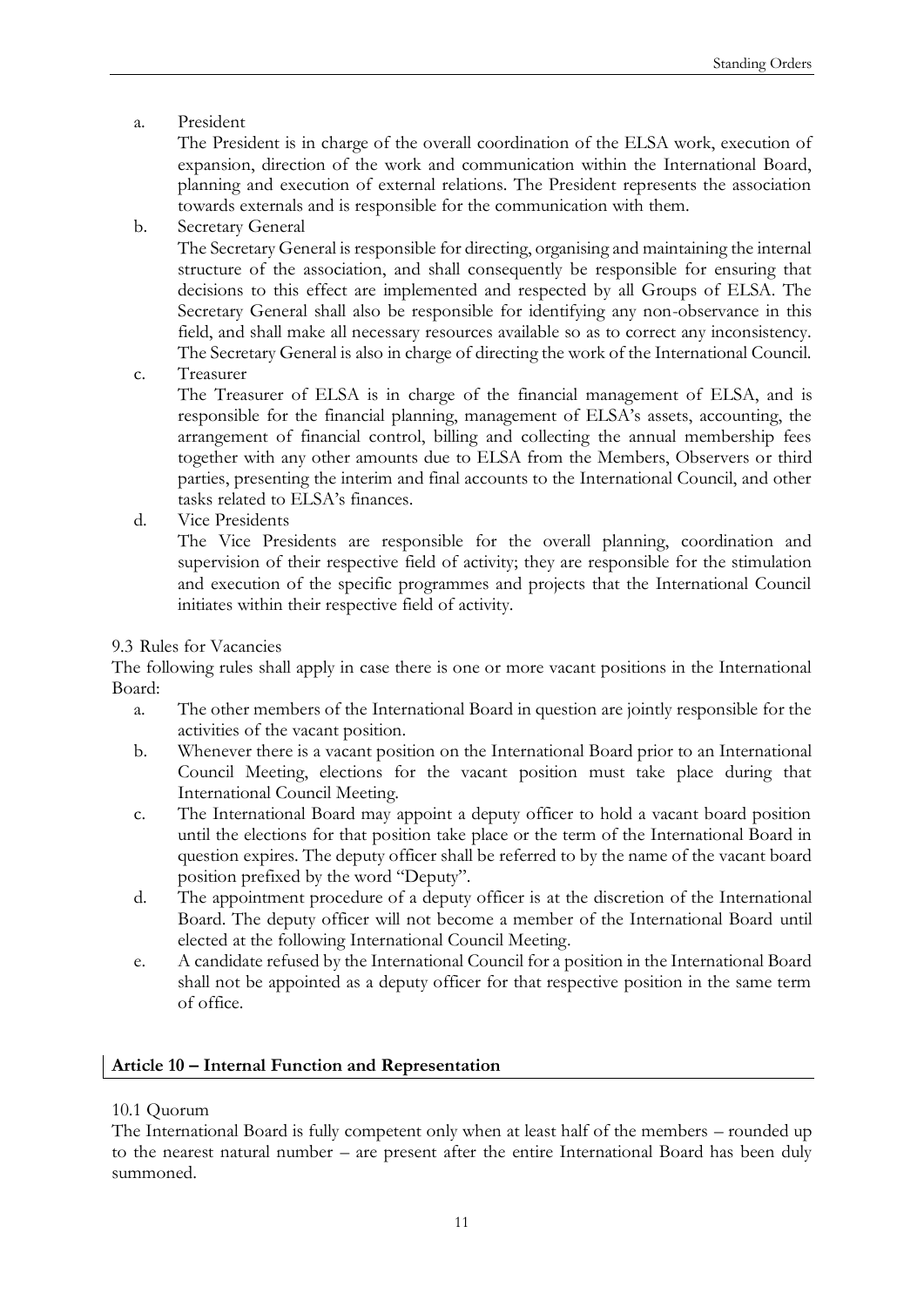#### 10.2 Voting Rights

Each member of the International Board shall have one vote within the International Board.

#### 10.3 Validity of Decisions

Decisions will be made by means of a simple majority. If a draw occurs a second vote will take place. If, after the second vote, the draw still persists, the President's vote will prevail.

#### 10.4 Representation

The following rules shall apply in regards to representation:

- a. ELSA is represented by the members of the International Board jointly and separately. Furthermore, the President of the International Board can appear on behalf of ELSA on any deed.
- b. The International Board or the President of the International Board can authorise one or more people to represent ELSA by means of a limited or unlimited power of attorney.
- c. The International Board may appoint any person to assist in its work and carry out a specific task under its responsibility and related to the association. The International Board shall be accountable to the International Council for the actions of this person.

#### **Article 11 – Nominations and Elections**

#### 11.1 Nominations

The following rules shall apply in regards to the nominations for the election of the International Board:

- a. To be eligible for a post in the International Board, a person must be nominated by a Member and seconded by another Member.
- b. The nomination must specify who is nominated and for which post, and contain the names and signatures of the nominator, the seconder and the nominee.
- c. To be taken into account for the elections, nominations must be received by the Nominations Committee before midnight on the second day of the International Council Meeting; the time when the nomination was received shall be recorded on the nomination sheet.
- d. If there is no candidate for one or more positions for the International Board, the International Council can with a two-thirds majority of the present Members reopen the nominations for these positions.

#### 11.2 Candidacy Materials

The nominees must prepare candidacy materials to be distributed electronically to the Members before midnight on the day before the final plenary session. This materials must include a statement of motivation, the nominee's personal curriculum vitae, an ELSA curriculum vitae and an action plan.

#### 11.3 Election Procedure

- a. The following rules shall apply in regard to the election procedure of the International Board:
	- i. The elections start with the reading out by the Nominations Committee of all nominations duly received.
	- ii. Each nominee shall be granted five minutes for a short presentation before the International Council.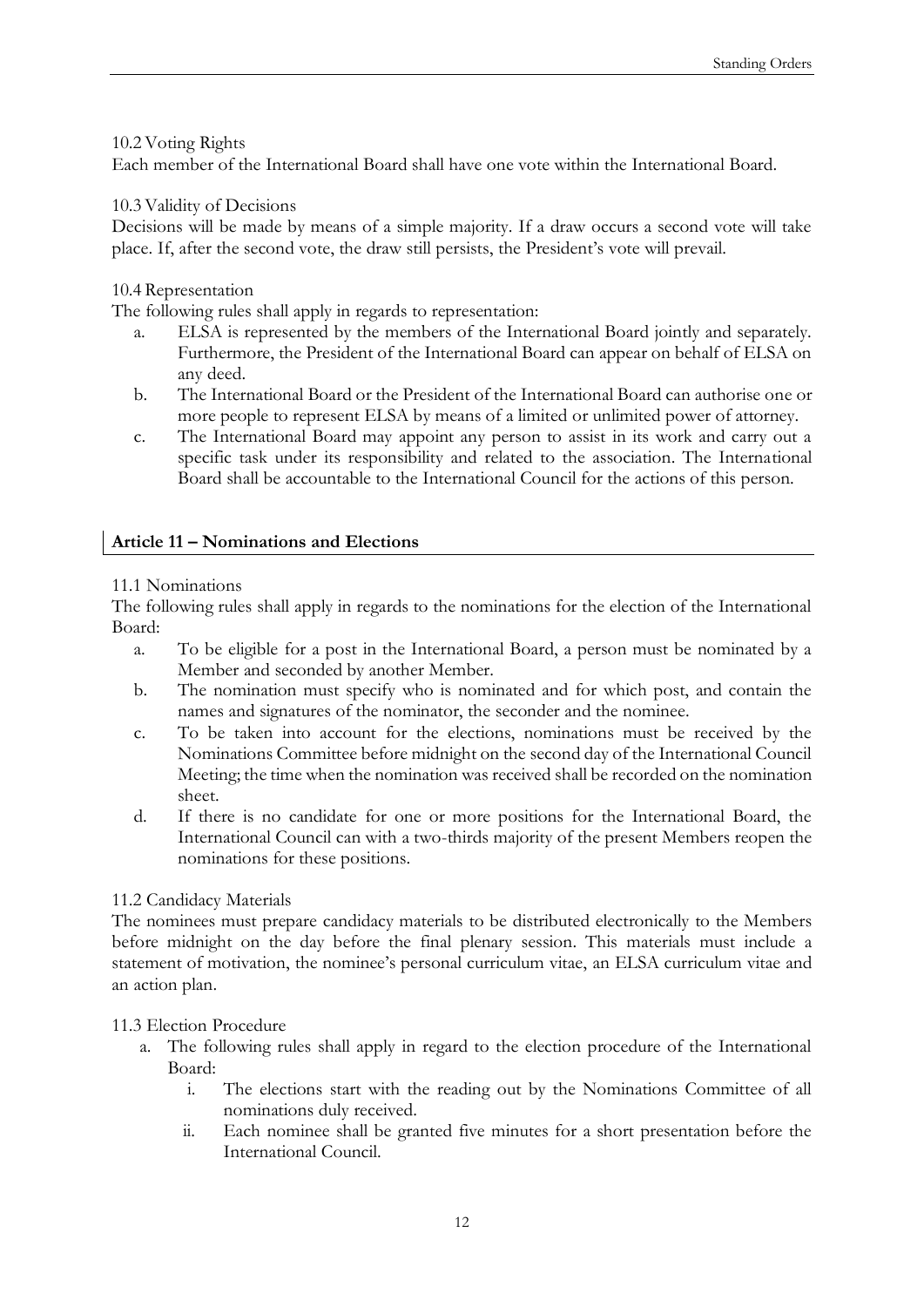- iii. After each presentation, the International Council shall be granted 10 minutes to ask the nominee questions. During the presentation and hearing, no person shall leave the meeting room.
- iv. The nominees standing for the same position must leave the meeting room during the presentation and hearing of their fellow nominees.
- v. After the presentation and hearing of all nominees, the International Council shall be given considerable time to discuss how to vote.
- vi. A nominee shall be elected to the International Board if they obtain an absolute majority of the votes cast.
- b. If, after the first election for a position in the International Board no nominee obtains an absolute majority of the votes cast and there is more than one nominee, the nominee with the least amount of votes shall be eliminated.
- c. The procedure described in art 11.3.b shall be repeated until one nominee remains. Following this procedure, the last nominee shall be voted according to Article 11.3 a. vi.
- d. If there is a tie between the nominees who are to be considered eligible for the last available spot of the next election and there are more than two nominees, the voting shall be repeated once with these nominees. If, after this vote, there is still a tie between the nominees, none of them are eligible for the next election.
- e. If there are two nominees remaining and there is a tie between these nominees, the voting shall be repeated. If after five rounds of voting, there is still a tie, a coin shall be flipped to decide who will be eligible for the next election. The last nominee shall be voted on according to Article 11.3.a.vi.
- f. In the case of a vote according to Articles 11.3.b to e, the International Council shall be granted 10 minutes to ask questions to the nominee(s) qualified for the vote. The International Council shall then be given considerable time to discuss how to vote.

11.4 The following procedure shall apply for elections in cases of excessive amount of nominees with a substantial connection to the same Member

- a. In cases more than two people with a substantial connection to the same Member are nominated for at least more than two different positions in total, an additional ballot sheet shall be created for them, in order for the International Council to vote on the maximum two people it prefers to have as members of the International Board, in case more than two receive the requested majority to be elected.
- b. This additional ballot sheet shall be distributed along with the ballot sheet regarding the elections of the International Board.
- c. The votes cast with this additional ballot sheet shall be counted and announced only if more than two people with a substantial connection to the same Member receive the requested majority to be elected. In these cases:
	- i. only the two people that receive the most votes from the additional voting will be officially elected to the International Board, and
	- ii. a second election shall take place for any candidates running against the people, who received the least votes from the additional voting.

Finances

#### **Article 12 – Main Provisions**

12.1 Financial Independence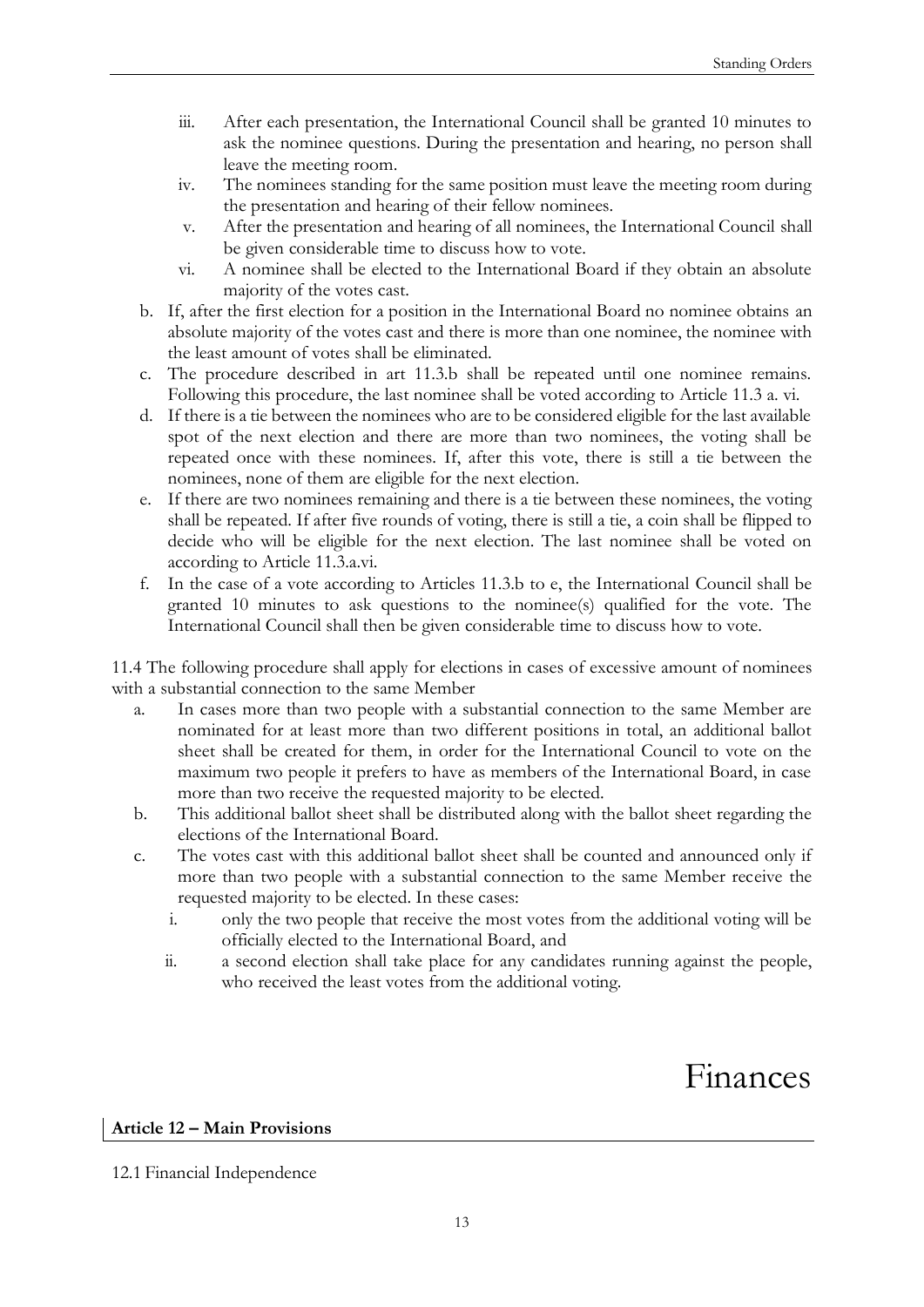The Members and Observers organise their finance independently and are not in any respect responsible to, or under the supervision of the Treasurer of the International Board, other than as provided for in the Statutes, Standing Orders and the Decision Book.

12.2 Observer administration fee

Each Observer of ELSA is obliged to pay observer administration fee per financial year, the amount of which is to be decided by the International Council.

12.3 Membership fee and observer administration fee due date

The annual membership fee and the observer administration fee for the upcoming financial year is due on the  $31<sup>st</sup>$  of July of the preceding year.

12.4 Financial obligations of individuals

Members and Observers, whose individual members participate in such activities of ELSA, for which any types of fees are payable according to decisions of the International Council, are obliged to pay such fees to ELSA.

#### **Article 13 – Debts of the Members and Observes, their waving and reducing**

13.1 Debt continuation clause

In case the Membership or Observership of a National Group is terminated, any debts to ELSA International continue to exist whether or not this National Group reapplies for Observership to the ELSA Network, except in cases when the International Council decides to waive the debt, or in cases when the amount due has prescribed in accordance with the applicable law.

13.2 Payment Agreements and non-cash payments

The International Board may agree to delay payments of any fees due through the means of a payment agreement. The International Board may also agree to receive a payment other than in cash, in case the value of the non-cash payment is at least equal to the amount of cash that would have been received.

13.3 Debt reducing and Debt waiving procedures and restrictions

- a. The International Council may agree to waive or reduce any amounts due from the Member or Observer groups, and to simultaneously adapt the budget of ELSA International accordingly to the decrease, with a two third majority vote.
- b. Such proposal shall be submitted to the Secretary General of the International Board at least 35 days before the opening of the International Council Meeting. The proposal shall be accompanied with a detailed report on how the debt came to be, and a detailed fundraising plan.
- c. The Treasurer of ELSA shall add a written statement to the proposal, stating the International Board's view on the matter. The statement may only cover factual claims made in the report, and the steps taken by the International Board to manage the debt.
- d. The respective National Group cannot propose to waive or reduce its debts, if such proposal has been approved by the International Council during the past four consecutive Council meetings, or rejected during past two consecutive Council meetings.

#### **Article 14 – Budget of ELSA International and Accounting**

14.1 Budget of ELSA for the following financial year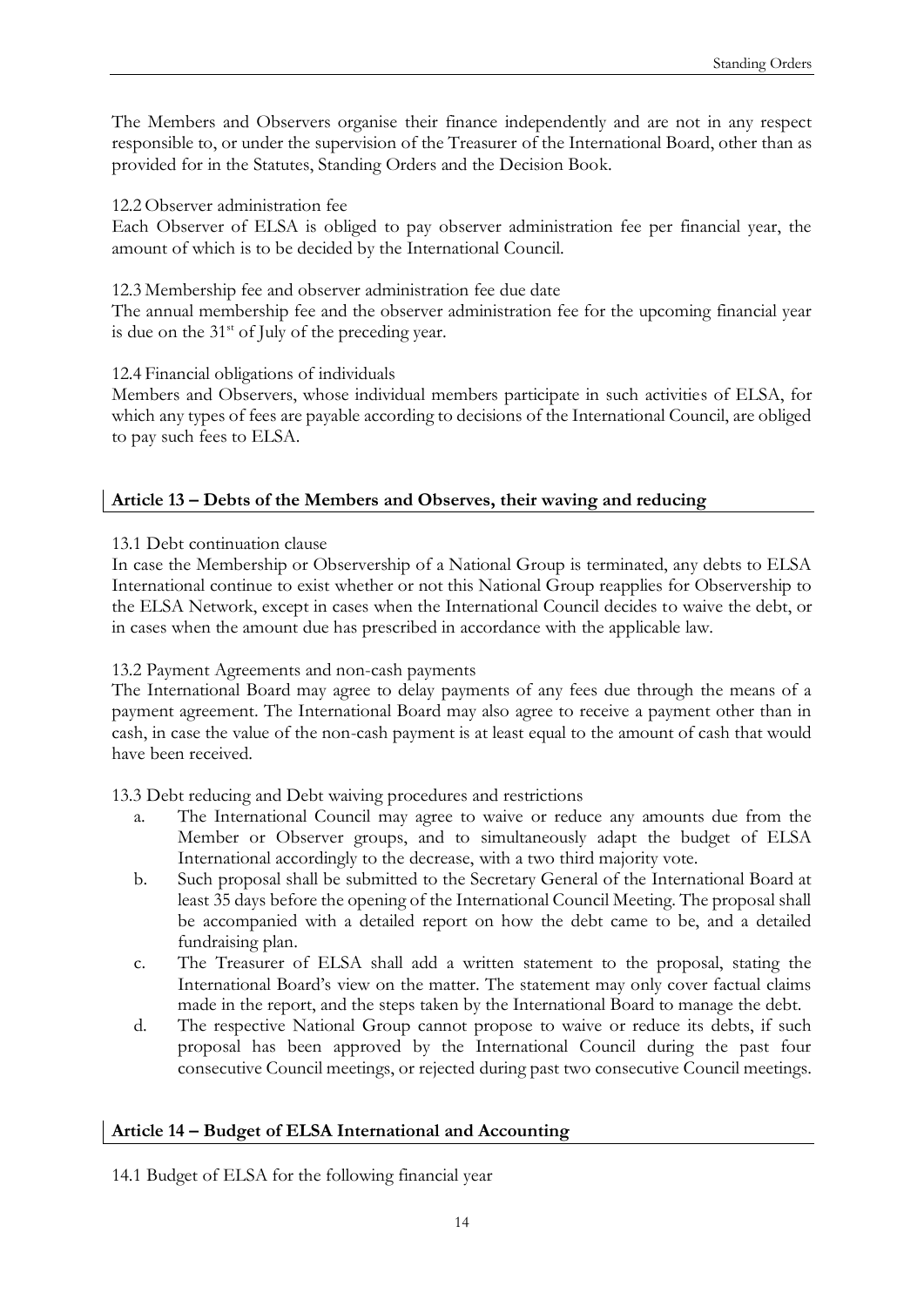The International Council decides on the budget for the following financial year upon a submission from the Treasurer of the International Board during the second International Council Meeting of the term.

#### 14.2 Main sources of funding

The costs of running the activities of ELSA are to be funded mainly by the annual membership fee and other fees, fundraising from private and public sources, sales and advertisement revenue, subsidies, donations or grants whether in cash or in kind.

#### 14.3 Accounting and Fundraising restrictions

All funds raised for the benefit of, or payable to, ELSA shall be paid into the accounts of ELSA International, and properly and accurately accounted for by the Treasurer of ELSA. Such funds must not be accepted if they are tied to conditions contrary to the aims and principles of ELSA.

#### 14.4 Reporting standards

The accounts of ELSA shall be drawn up in accordance with the International Financial Reporting Standards (IFRS), or other legally required standards. They shall include:

- a. A statement of financial position at the end of the period (balance sheet)
- b. A statement of comprehensive income for the period
- c. A statement of changes in equity for the period
- d. A statement of cash flows for the period
- e. Notes, comprising a summary of accounting policies and other explanatory notes

#### 14.5 Treasurer's report

The Final accounts and the Interim accounts shall include a Treasurer's report, which shall give an overview of the financial situation of the organisation, an explanation about significant changes in income or expenditures, and a prognosis for the following reporting period.

#### **Article 15 – Internal and External Auditors**

#### 15.1 Internal Auditors' elections and requirements

The International Council shall elect two Internal Auditors of ELSA and one Internal Vice Auditor of ELSA (hereinafter jointly referred to as Internal Auditors) from independent persons with necessary experience in accounting and finance, according to the electoral procedure of the International Board, however without the need to provide an action plan.

#### 15.2 Internal Auditors' Report

The Internal auditors shall focus their work on governance, risk and internal control, and will summarize their findings and recommendations for improvements in a Report, largely factual in nature. The Report is presented to the International Council along with the respective Interim or Final accounts.

#### 15.3 Certification of accounts' reliability

The Internal Auditors shall, upon reviewing the physical financial archive, provide a Certification of the reliability of the accounts, and the legality and regularity of the underlying transactions, within their Report.

#### 15.4 Reasoned opinion on the relief of responsibility

In addition to the Report and Certification of accounts' reliability, the Internal auditors shall provide the International Council with a reasoned opinion on the relief of responsibilities of the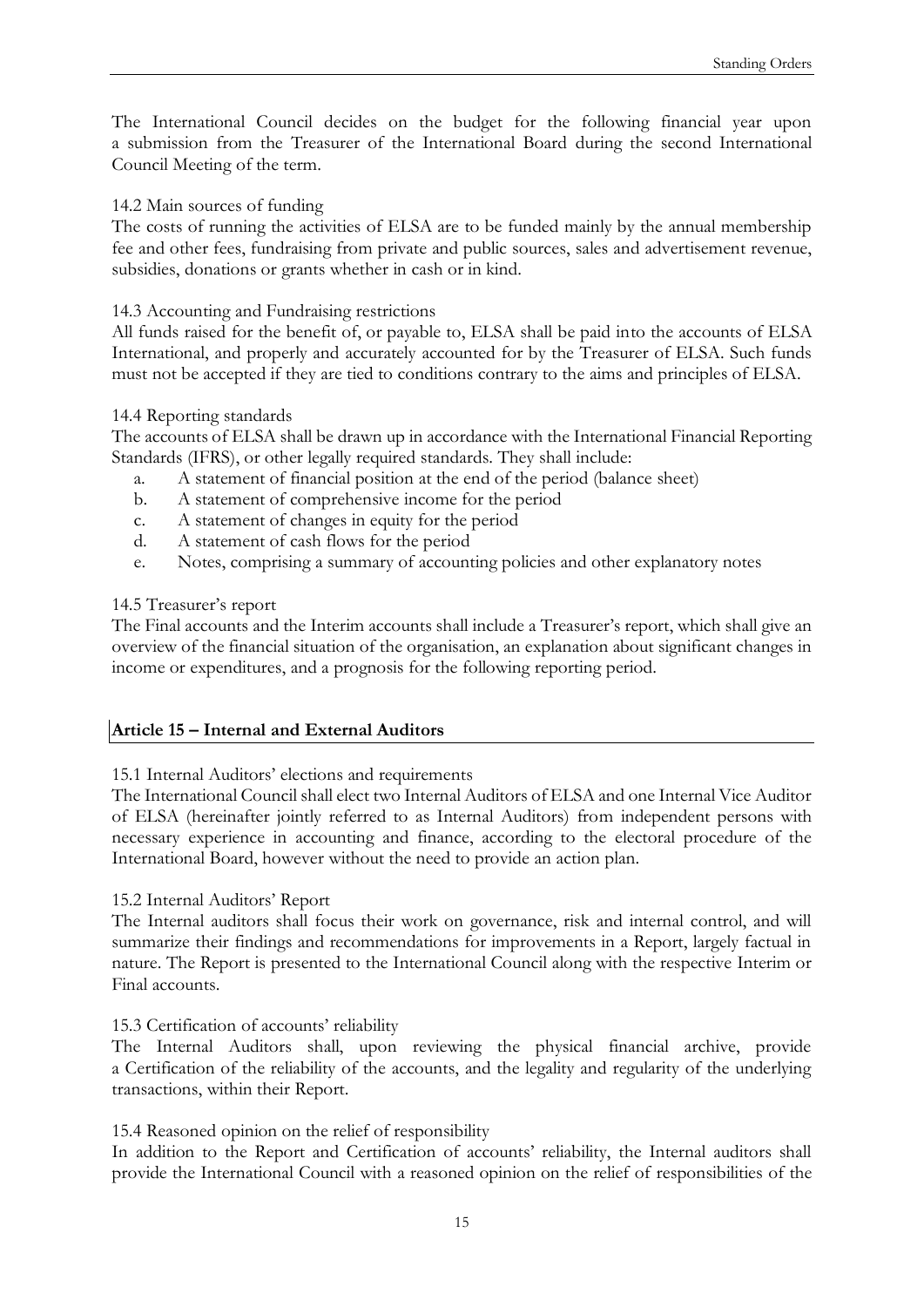International Board after conducting the audit of the Final accounts of the financial year in question.

#### 15.5 Personal restrictions

Internal Auditors shall not hold any other elected or appointed position in ELSA on the International or National level while in office. Elected or appointed positions on the local level and auditors on all levels are not subjected to this rule.

#### 15.6 External Auditor

The External Auditors of ELSA shall be appointed by the International Board of ELSA from external professionals specializing in auditing, in order to carry out an audit of the Final Accounts in accordance with the applicable auditing standards. The appointment of new External Auditors shall be announced to the Network.

# Amendments

#### **Article 16 – Validity and Effect**

Any amendment to these Standing Orders can only be made by the International Council if supported by a two-thirds majority of the votes cast and the proposal has been made available in accordance with article 5.2 and 5.3 or following the procedure in article 6.8.b. If approved, they come into force as soon as the updated Standing Orders are made available to the ELSA Network, unless the International Council decides otherwise. The updated version of the Standing Orders shall be made available to the ELSA Network no later than 60 days after the official last day of the International Council Meeting.

## Decision Book and Minutes

#### **Article 17 – International Council Meeting Decision Book**

17.1 International Council Meeting Decision Book

The International Council Meeting Decision Book (hereinafter Decision Book) is an official record, along with the minutes of the meetings, of all currently in force decisions made by the International Council, excluding the changes in the Statutes and Standing Orders of ELSA.

17.2 Decision making, Force of Decisions and Publicizing Decisions

When making new decisions, the International Council shall state which decisions are put out of force or are amended. If approved, the International Council decisions come into force as soon as the updated Decision Book is made available to the Network, unless the International Council decides otherwise. The updated version of the Decision Book shall be made available to the Network no later than 60 days after the official last day of the International Council Meeting.

17.3 Order decision prevailing

If the decisions made by the International Council are contradictory, the following principles are followed: